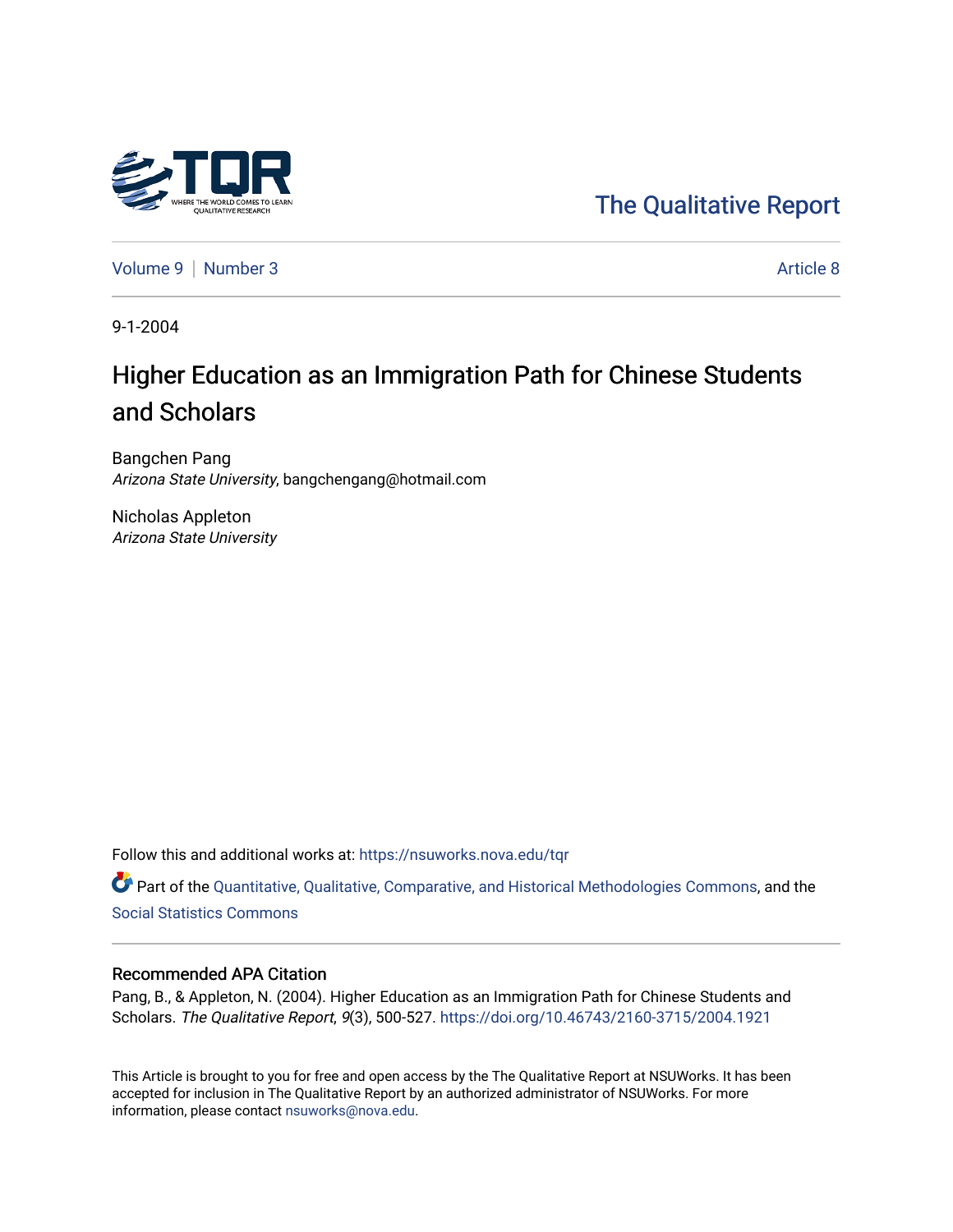

## Higher Education as an Immigration Path for Chinese Students and Scholars

## Abstract

The purposes of this study were to identify and describe the factors that influenced the choices made by mainland Chinese students and scholars to come to the United States, to identify and describe the factors that influenced their settlement in the United States, and to identify and describe the role that higher education played in this process. An explanatory multiple case study design was used as the basic strategy for the study. In-depth, open-ended interviews were conducted to describe, from the participants perspective, the factors that influenced their successful immigration to the United States. The participants were a convenience sample of 10 Chinese immigrants from mainland China selected from several Chinese professional and social organizations in the Phoenix, Arizona metropolitan area. The participants were of different genders, professions, and ages.

## Keywords

Higher Education, Chinese Immigration, Chinese Students and Scholars

## Creative Commons License



This work is licensed under a [Creative Commons Attribution-Noncommercial-Share Alike 4.0 License](https://creativecommons.org/licenses/by-nc-sa/4.0/).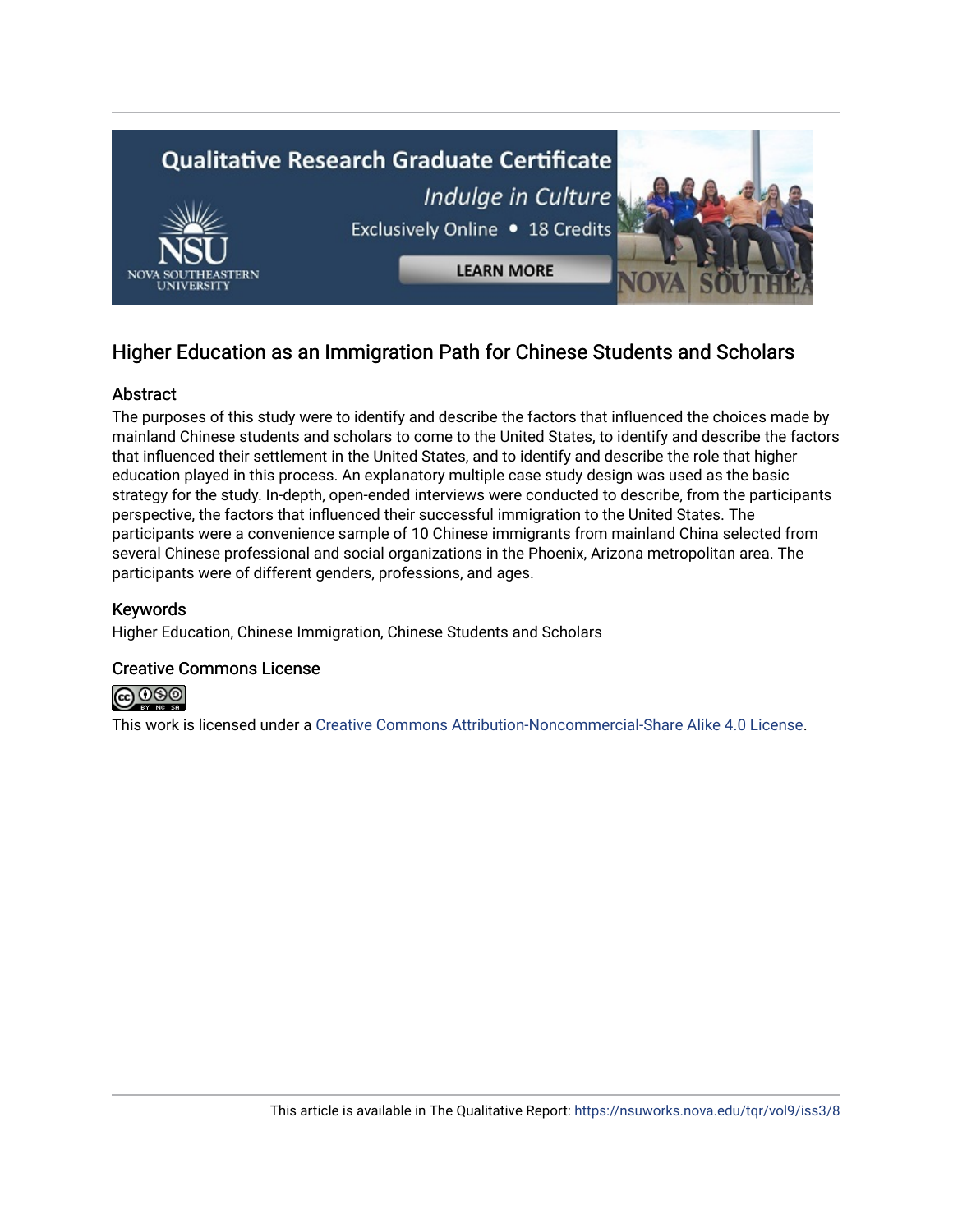## **Higher Education as an Immigration Path for Chinese Students and Scholars**

## **Bangchen Pang and Nicholas Appleton**

Arizona State University, Tempe, Arizona, USA

*The purposes of this study were to identify and describe the factors that influenced the choices made by mainland Chinese students and scholars to come to the United States, to identify and describe the factors that influenced their settlement in the United States, and to identify and describe the role that higher education played in this process. An explanatory multiple case study design was used as the basic strategy for the study. In-depth, open-ended interviews were conducted to describe, from the participant's perspective, the factors that influenced their successful immigration to the United States. The participants were a convenience sample of 10 Chinese immigrants from mainland China selected from several Chinese professional and social organizations in the Phoenix, Arizona metropolitan area. The participants were of different genders, professions, and ages. Key words: Higher Education, Chinese Immigration, Chinese Students and Scholars*

Consistent with earlier findings, the participants in this study were highly qualified students and scholars from the top educational institutions in China. Factors influencing their decisions to immigrate to the United States included lack of professional opportunities, recurrent intrusion of the state into individuals' lives, the residual mistrust of intellectuals, and related political instability. For most of the participants the immigration process was long, difficult, and stressful. The participants faced many difficulties and hardships, including financial, emotional, social, and academic. Many changed their majors or took multiple degrees to enhance their prospects of finding a job that would enable them to stay in the United States.

Immigration has been a vital element in the development of the history of the United States. The fact that the United States continues to receive substantial inflows of immigrants remains a feature that distinguishes this nation from all other countries of the world. In the 1970's and early 1980's, the United States legally admitted twice as many immigrants in absolute numbers as did all of the remaining nations of the world combined (Briggs, 1984). During the last decade, the Chinese-American community increased by almost 800,000 nationwide due to a continuous stream of immigration. Many of these immigrants were professionals, students, and scholars.

Since the late 1970's, sending students and scholars abroad to earn degrees and conduct research has been an integral part of China's policy of upgrading its educational systems and obtaining the professional manpower necessary to meet the goals of modernization. More than ever before, large numbers of students and scholars were sent to Western Europe, Japan, and the United States for advanced studies and training (Guangming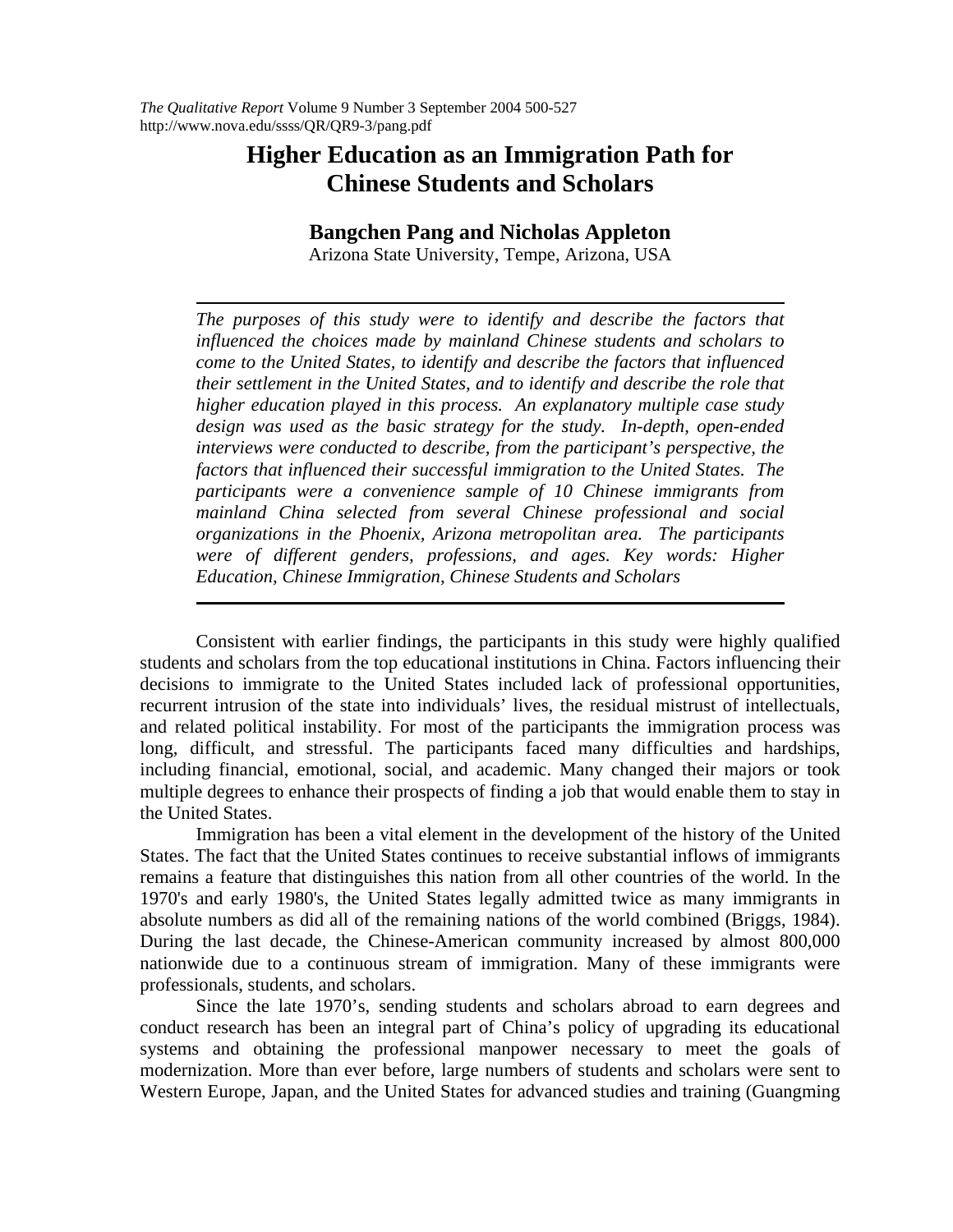Daily, Sept. 22, 1989). In the early years, candidates tended to be middle-aged or older, and were drawn mainly from national-echelon higher education institutions, the best quality institutions in China. Later, more and younger graduates, as well as undergraduate students were sent.

The United States has consistently been the country of choice in China's practice of studying abroad, and three quarters of the total Chinese students overseas were believed to be in the United States (Reed, 1985). Many tens of thousands of students and scholars poured into the United States in a period of less than a decade. Many students sought to stay in the United States, and many of these were the top of the line scholars, selected for foreign study by China's most prestigious scientific, academic, and government institutions (Orleans, 1988). For those, who studied or were still studying in the United States and other foreign countries, various means were sought to extend their stays or to seek permanent residency in the host countries. Factors that influenced Chinese students to remain in the United States included low incomes, poor living standards, and lack of professional opportunities in China. Other factors included the recurrent intrusion of the state into individuals' lives, the residual mistrust of intellectuals, and related political instability (Orleans, 1988).

The new path of immigration for mainland Chinese (beginning with the end of the Cultural Revolution in 1978) has been higher education. Of about 80,000 Chinese students and scholars, who came to the United States and other Western countries between 1979 and 1989, only 26,000 returned to China (Orleans, 1989a). In 1994 alone, 49,000 mainland Chinese were given permanent resident status by the United States government under the Chinese Student Protection Act of 1992 (Zweig & Chen, 1995). Most of the students and scholars found jobs and settled in the United States. While some of the reasons for immigration are known, the story of the modern day Chinese immigrants is largely untold. The literature does not reveal the circumstances that lead to a decision for these students and scholars to choose to come to the United States for higher education. Nor does it describe what influenced them to decide to stay in the United States. Since the United States allowed these students and scholars to come to this country to pursue higher education, it would be interesting to know what role higher education played in the immigration process.

There is a complex mesh of causal factors responsible for human behavior. The causes for any human behavior are multiple and interrelated. The purposes of this study were to identify and describe the factors that influenced the choice made by mainland Chinese students and scholars to come to the United States, to identify and describe the factors that influenced their settlement in the United States, and to identify and describe the role that higher education played in this process. By identifying and assessing the forces acting upon a particular group of Chinese individuals, this study sought to analyze the causes of immigration of Chinese students and scholars and find out what factors influenced their immigration process.

### **Research Design**

One reason to employ a qualitative research design is to obtain greater clarity behind an existing data set or phenomenon. That is, to obtain in-depth information, to promote discussion, and to bring a level of understanding, previously missing from the literature or quantitative data gathering process, what Eisner calls the "enlightened eye" (Eisner, 1991).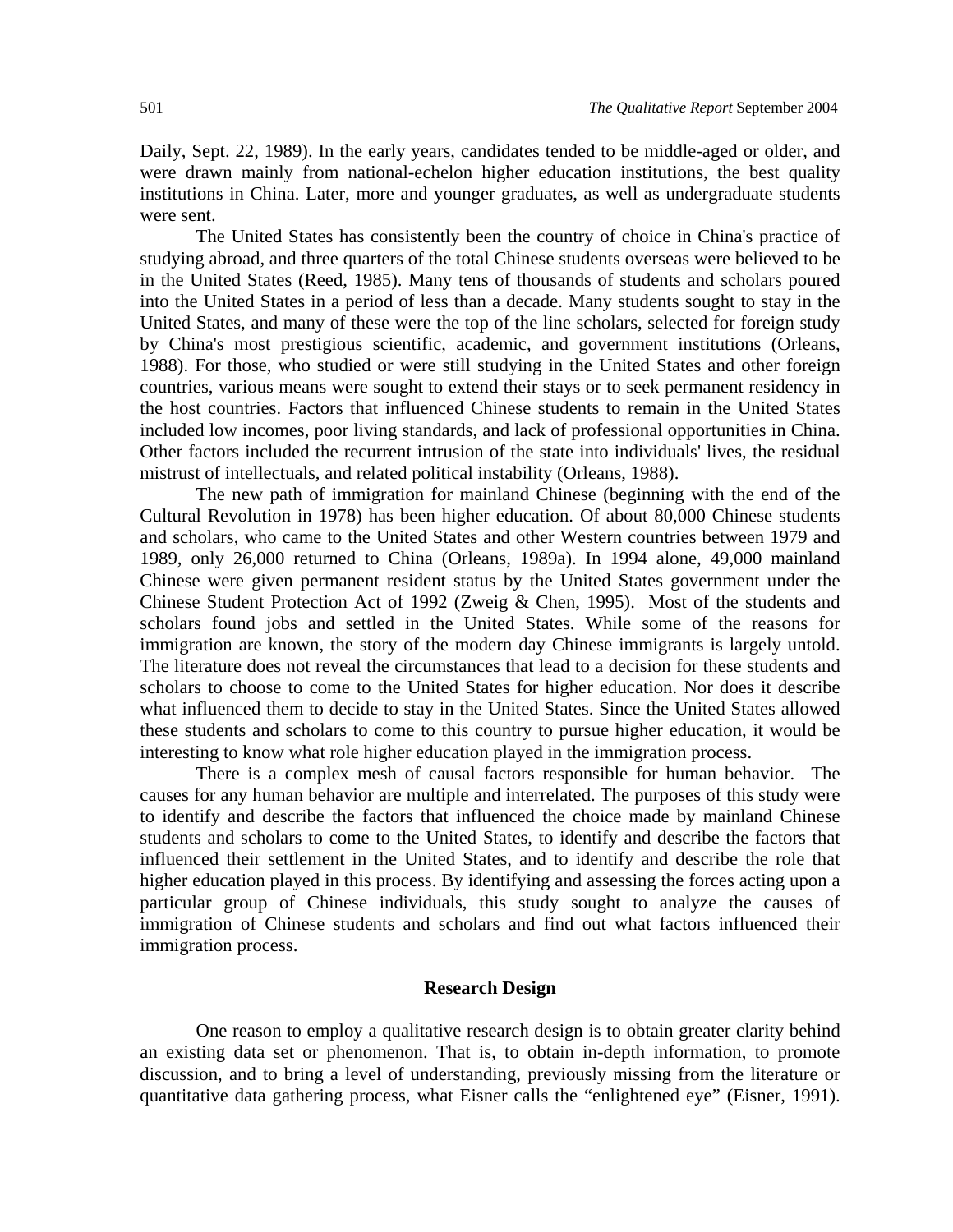An explanatory collective case study design was used as the basic strategy for advancing understanding of the factors that influenced the lives of the mainland Chinese students and scholars. In general, explanatory case studies are the preferred strategy when "how" or "why" questions are being posed, when the investigator has little control over events, and when the focus is on a contemporary phenomenon within some real-life context (Yin, 1994). The case studies offered the advantage of a detailed investigation of the thoughts and circumstances of particular individuals in a particular setting. Case studies are of value because they can highlight issues that warrant deeper exploration and mark the limits of generalizability (Stake, 1994). The study was designed to optimize understanding of the cases rather than generalization beyond (Stake, 1994).

In-depth, open-ended interviews (Levinson, 1978) were conducted to describe, from the participants' perspectives, the factors that influenced their successful immigration to the United States. In-depth interviews have been suggested as the appropriate inquiry technique to produce a richer and better-balanced understanding of a complex phenomenon (Attinasi, 1986). In-depth, open-ended interviews do not rely on an interview schedule. Rather, the researcher is free to pursue any area of inquiry suggested by the participants' responses and, the participant is free to draw from his own experiences opposed to pre-stated alternatives, in responding to the interviewers' questions (Whyle, 1960). The researcher does have an interview guide to whom she/he can refer for questions to initiate and sometimes redirect conversation, but the direction of each interview is largely guided by the responses of the participant. Because the settlement of Chinese students and scholars was affected by a myriad of interrelated factors, in-depth interviews were the appropriate tool to probe the deeply seated contextual factors that influenced their action.

The lead author conducted the interviews for this study, lasting approximately two hours each. The interview procedure was developed and refined by means of pilot interviews. The first was an interview of the lead author by the co-author. Pang, who himself entered the United States through higher education as a new immigrant from China, was able to give an insider's point of view. This was followed by a pilot interview of a Chinese immigrant by Pang. These two experiences enabled Pang to conduct focused interviews with sensitivity and understanding.

The interviews were conducted during 2000 over a six (6) month period. Eight of the interviews were conducted at the home of the participant, one at a bookstore coffee shop and one at another residence. The comfort and sense of security for the in-home interviews proved to be useful. At times, a participant was joined by his/her spouse, who helped recall memories. At times, the participants became emotional while relating a story or experience requiring a break or a change of subject. The most fruitful questions included the reasons for leaving China and for wanting to stay in the United States. Questions that evoked the most emotional responses related to the participant's quality of life while studying in the United States (For example, "What was life like for you as a student or scholar in the United States?"). To gather data related to the role of higher education in the immigration process, participants were asked directly, "How did your education help you in the immigration process?" Interviews were conducted in Chinese and translated by Pang. The interviews were audiotaped and later transcribed by Pang into English. Each transcription was assigned a participant number for identification (e.g., Participant  $1 = \text{P1}$ , Participant  $2 = \text{P2}$ ). The data were analyzed by a careful coding and memoing process adapted from the grounded-theory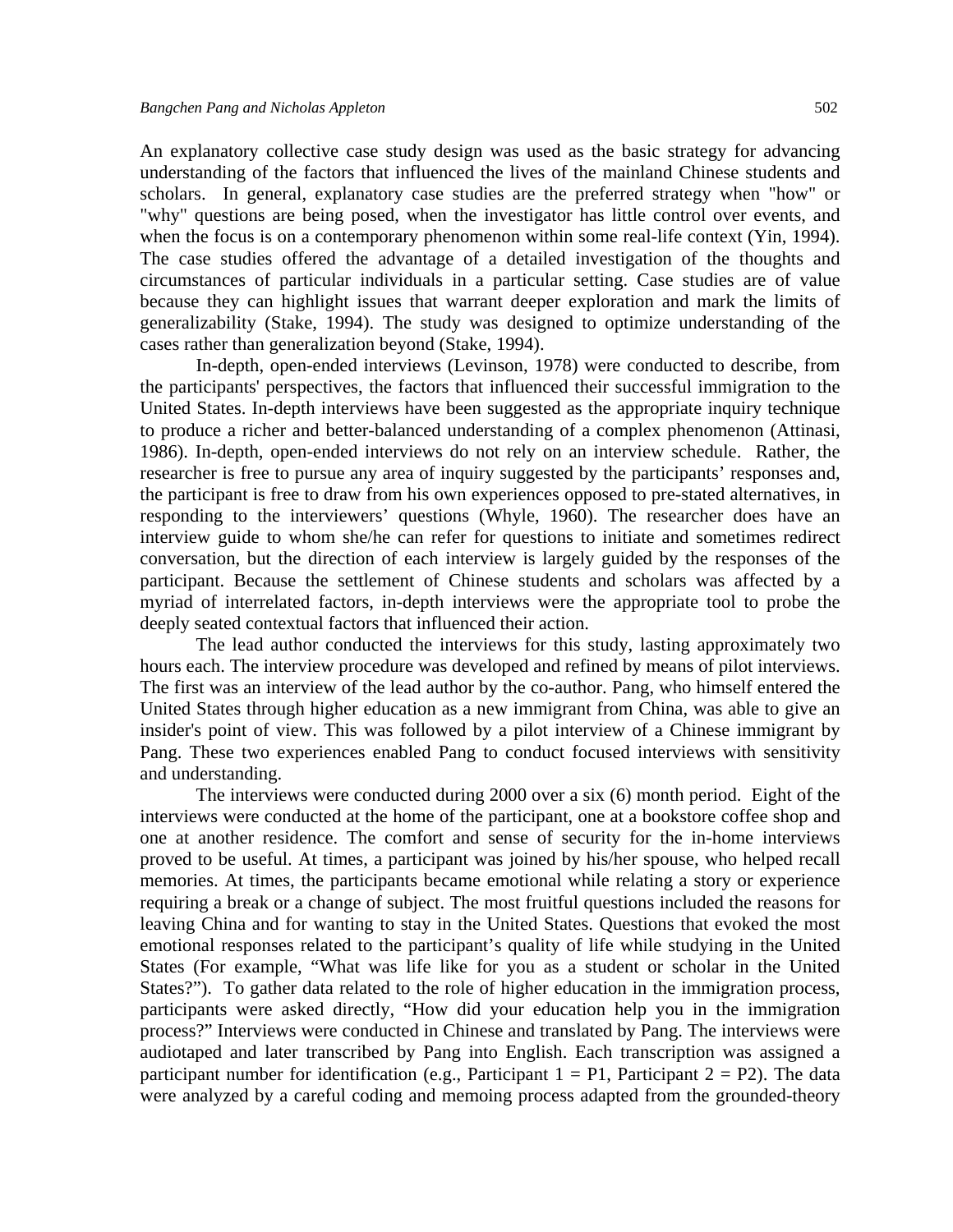approach described by Glaser and Strauss (1967). The open coding and memoing of the empirical data (Glaser, 1978) allowed for the emergence of "core concepts" or patterns. Both during the interviews and review of the tapes and transcripts, the process of qualitative induction was initiated by coding the contents in as many ways as possible. Each of the coauthors independently analyzed the transcribed interviews. Whenever a segment of an interview contained an incident (e.g., perception, strategy, relationship) of a particular type, the segment was assigned a code. If a segment contained incidents of more than one type, then it was assigned a code for each incident type present.

Simultaneously with the coding, a process of research memoing was initiated. A research memo can be a sentence, a paragraph, or a few pages that captures "the analyst's momentary ideation based on the data" (Glaser & Strauss, 1967, pp.84). Once the coding categories had been developed by each author, data reduction was accomplished by identifying the most salient categories, by merging categories and eliminating insignificant categories. As the analysis proceeded, an increasing interplay between the data reduction and research memoing resulted in the emergence of core concepts.

#### **The Setting and the Sample**

The participants were 10 Chinese immigrants from mainland China selected from several Chinese professional and social organizations in the Phoenix, Arizona metropolitan area. Combined, the organizations had about 1,000 members, who had settled in the Phoenix Metropolitan area as permanent residents or citizen of United States. The participants were a convenience sample selected from a group of individuals identified as potential participants for the study. The initial group was developed through recommendations from acquaintances of the lead author, who was a member of several of the organizations. Individuals identified as potential participants were contacted and explained the nature and purpose of the study. They were asked to recommend other potential participants. From this larger group of potential participants, ten (10) participants were selected. To be considered, the participants had to have come to the United States as a student or scholar. The sample was selected to include individuals from different academic fields, gender, and age groups. The research topic was discussed with those, who were identified as potential participants. They were asked to voluntarily participate in the research project to study the factors that impacted their immigration process. They were told they might refuse to answer any questions and were free to terminate their involvement at any time. A human subject's application was filed and approved by Arizona State University prior to contacting the participants.

The 10 participants selected were of different genders, professions, and ages. Among the participants of this study, there were five females and five males. Before coming to the United States seven participants had bachelor's degrees, one had a master's degree, and two had doctoral degrees. The degrees held included two in English, one in Chinese, one in biology, one in computer science, one in music, two in physics, one in chemistry, and one in civil engineering. Three participants graduated from higher education institutions before "the Great Cultural Revolution", which meant that their education was at least ten years old before they reentered academia. Two participants had been in the United States for a short visit before they came a second time to enter a degree program. Two participants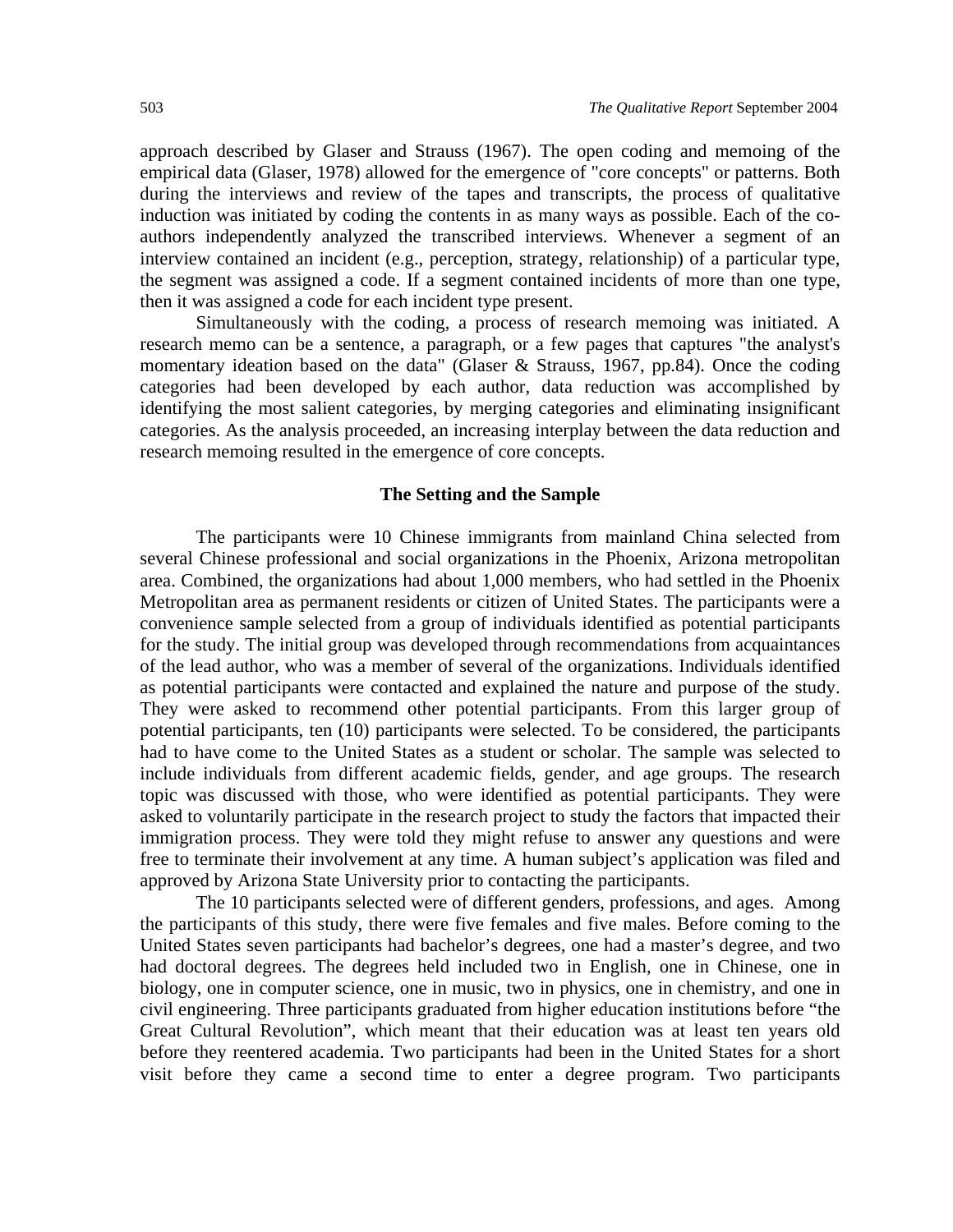successfully immigrated to the United States with degrees achieved in a country other than the United States.

Of the 10 participants, three were visiting scholars and seven were students. Despite their differences, it was decided to treat both scholars and students in the same data set of cases since the status between student and scholar was fluid and their backgrounds and experiences in China were, in relevant ways, the same. That is, they were highly successful students from among the best higher education institutions in China, they left China in pursuit of furthering their academic and scholarly interests, they used higher education as a means to get to the United States, and participants from both groups decided to stay in the United States. As an example of the fluidity between the two categories, one of the participants came to the United States as a post-doctoral scholar and later decided to pursue another graduate degree in a different academic field. Similarly, the primary author of this study (Pang) first came to the United States as a scholar at a private college and later enrolled as a doctoral student at nearby research university.

There were several differences between the visiting scholars and the students. The visiting scholars came with an international academic program sponsored either by the Chinese government or an American organization, including funds for support. In contrast, the students had to find their own support, including scholarships or assistantships. The visiting scholars had higher degrees before coming to the United States, while some of the students came with only a bachelor's degree. With secured income the lives of the visiting scholars were easier than those of the students, who had to work somewhere to get the money they needed. On the other hand, visiting scholars were generally older than students, and married with children, which gave them an extra burden both physically and psychologically. These differences between the participants caused each individual to have a different story in his/her immigration process. Each story tells why the individual participant came to the United States, how the individual made his/her immigration path, and what happened to the participant and his/her family in the process.

#### **Background**

Chinese students started to come to the United States as early as the 1860's (Fenn, 1976), as China sought to reform its governing system to catch up with Westerners. Between 1900 and 1949 and during the 1950's and the early 1960's, thousands of Chinese studied in foreign universities. Many of these students later became influential leaders in government, business, science research, and education (Aaron, 1990; Wu, 1988). Through 1951, about 36,000 Chinese students had studied in the United States (Dow, 1975).

In 1949, Chinese Communists defeated Chinese Nationalists and established a new regime. Education, a part of tradition, was put in a less important position. After 1949 the mainland Chinese government did not allow intellectuals to go to the United States to study. The connection to Western learners was cut due to the regime's anti-Western cultural movement and its pro-Soviet policy. During the 1966-1978 "Great Cultural Revolution", schools, including institutions of higher education, were closed. It was only in 1978, after almost three decades of self-restraining policy, that the Chinese government adopted an open-door policy by starting to reform its existing system in an effort to modernize China.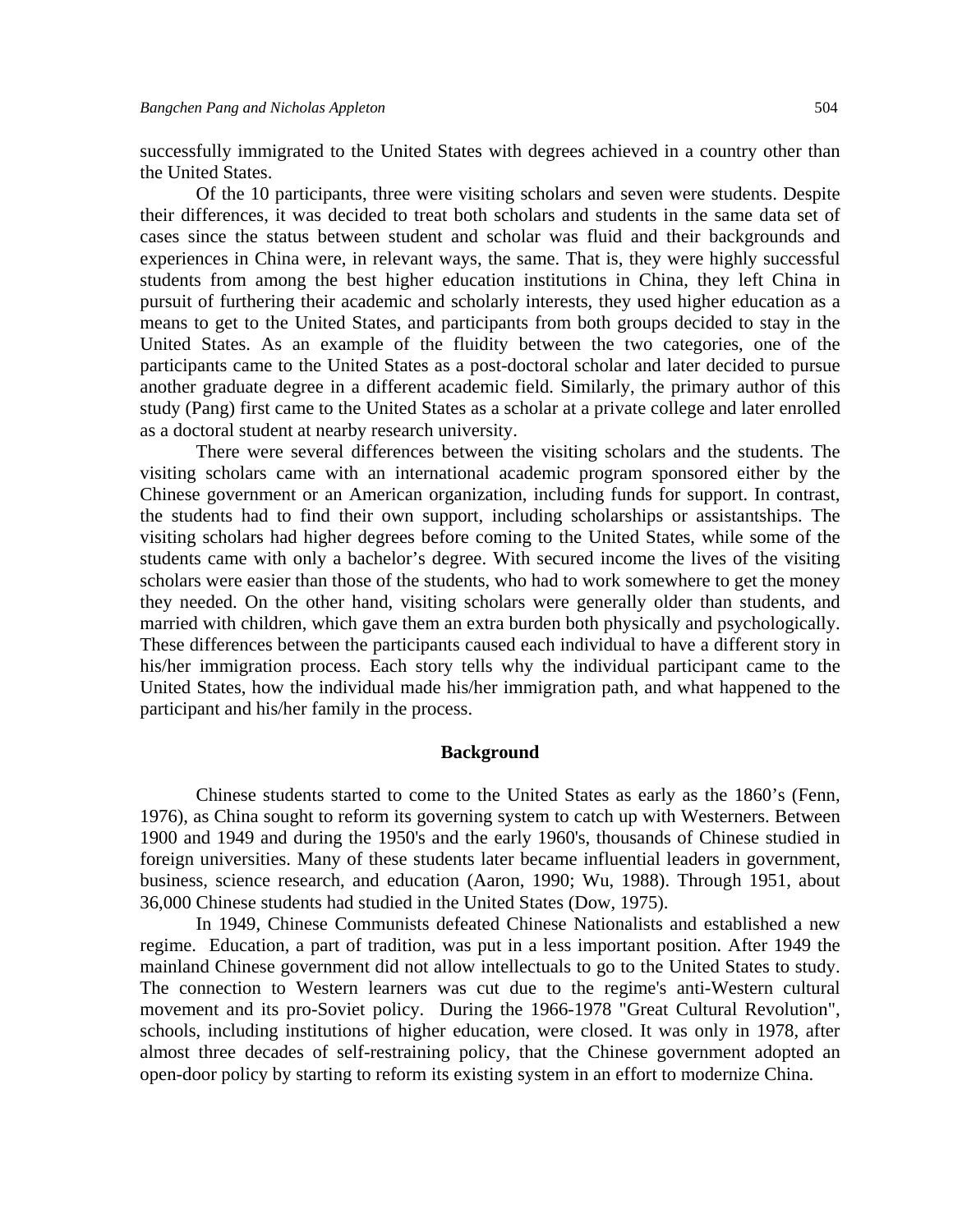Because of the traditional role of education in China, educational reform was a prominent effort in the modernization of China (Peake, 1970). One of the means of educational reform was to send students and scholars to Western countries to learn advanced science and technology. Since the shift of emphasis in the late 1970's to economic development, sending students and scholars abroad to earn degrees and conduct research had been an integral part of China's policy of upgrading its educational system and obtaining the professional manpower necessary to meet the goals of modernization. Large numbers of students and scholars were sent to Western Europe, Japan, and the United States for advanced studies and training. The official Chinese statistics showed that from 1978 to1988, approximately 60,000 students and scholars were selected and sent to 76 countries and regions. In addition, about 20,000 students went to foreign countries for education at their own expense.

The number of mainland Chinese students entering the United States reached more than 10,000 per year after 1986 (Orleans, 1988). In 1991, mainland Chinese student enrollment in American institutions increased to nearly 40,000, and this number did not include visiting scholars (IEE, 1991). In the 1980's, the Chinese government decided to adopt its new "Open Door" policy in order to do business with the United States and other western countries. While sending large numbers of students and scholars to the United States and other Western countries to study and hoping to catch up with modern science and technology, the Chinese government also invited foreign companies to settle down in big cities in China for trade purposes. Since then, significant numbers of Americans have traveled to China and brought fresh ideas and influence to the Chinese people. They opened the window to a different world for many Chinese and attracted many Chinese students and scholars to the United States to pursue their dreams.

In the early years of exchange, students and scholars tended to be middle-aged or older and were drawn mainly from the best quality institutions in China. Later, younger and younger graduates, as well as undergraduate students were sent. At various stages policies and guidelines were made to regulate the planning and selection processes in this work (Hayhoe, 1984). In June 1987, the State Education Commission established provisional regulations for students going abroad. The provisional regulations stipulated that all state and unit government-sent students were required to sign a notarized agreement or contract that specified the aim, content, and length of their study, their return date, and their financial obligations to the unit and the state should they fail to return. In addition, fourth-year undergraduate and graduate students should not be permitted to go abroad as self-financed students until they fulfilled their expected obligations to the state, which is that an undergraduate had to work for the state for 3 years, and a graduate student had to work for 5 years.

The reason behind the restrictions was the government's increasing fear of a "brain drain". This proved to be a valid fear. Many Chinese students and scholars studying in the United States and other foreign countries sought to extend their stays or to seek permanent residency in the host countries. The phenomenon of U.S.-educated students failing to return home is not a problem unique to China. It has been common ever since World War II, especially for developing countries. However, the brain drain issue today seemed to have caused even more concerns for China than it did for other countries in the past. Many tens of thousands of students and scholars poured into the United States in a period of less than a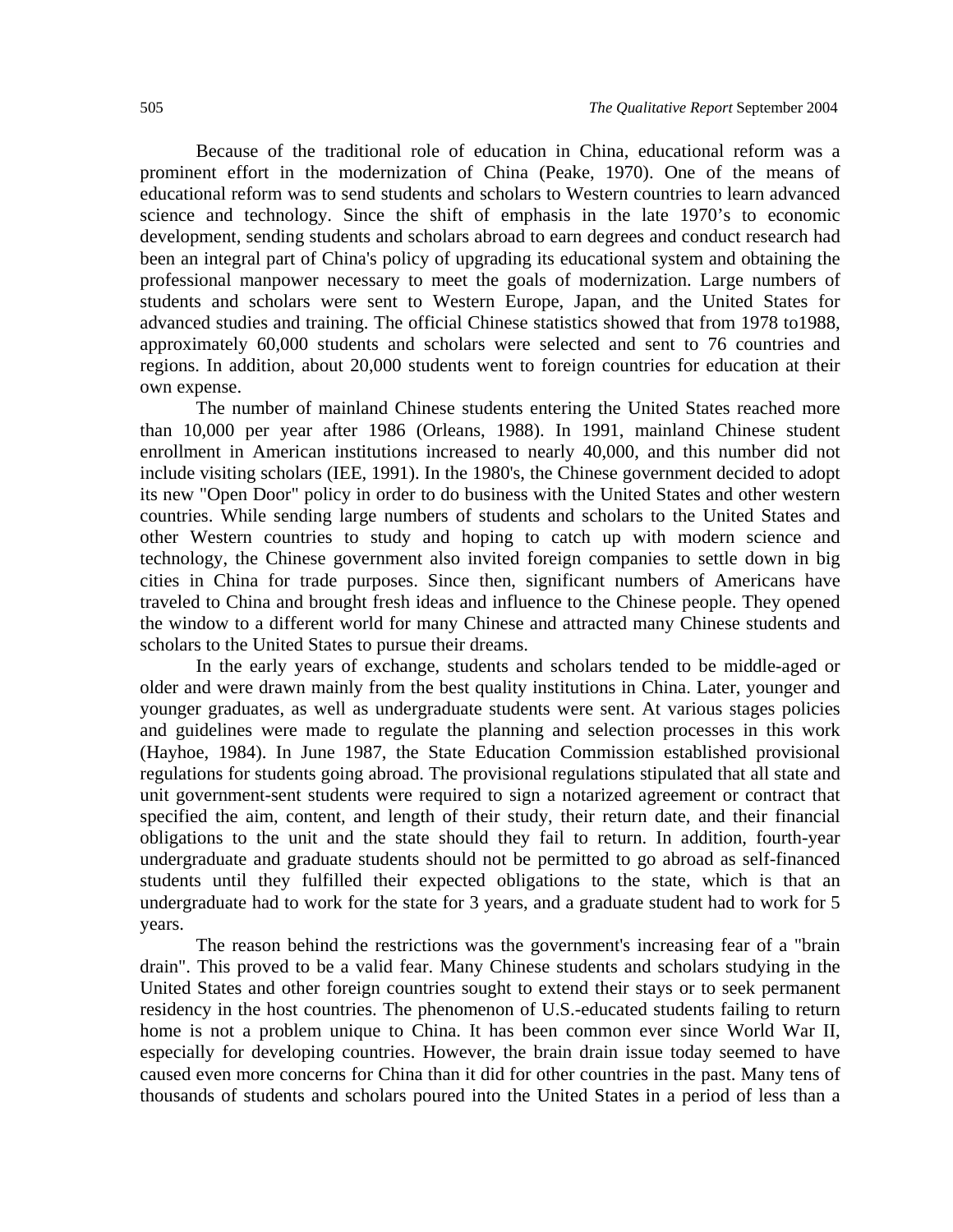decade. Many students, who sought to stay in the United States, were the top of the line scholars, selected for foreign study by China's most prestigious scientific, academic, and government institutions (Orleans, 1988).

Following the Cultural Revolution, the United States had consistently been the country of choice for Chinese, who desired to study abroad, and three quarters of the total Chinese students overseas were believed to be in the United States (Reed, 1985). Western influence, particularly that of the United States, in Chinese higher education has been made possible through extensive exchange of students and scholars. Those who returned had ideas about Western academic organizations based on their own experiences. The American community college model, the structure of graduate school and the degree system, the variety of interdisciplinary programs, the diversity of course offerings, the pragmatism in the sense of social usefulness, and the spirit of academic freedom in seeking truth have all had their impact on Chinese higher education.

#### **Findings**

Data from interviews revealed a number of factors that contributed to the successful immigration of the participants to the United States. These elements have been grouped into two general categories: (1) factors that influenced the decision to come to the United States, and (2) factors that influenced the decision to stay in the United States. The data were also analyzed to identify the role higher education played in the successful immigration of the students and scholars. Quotations from the translated and transcribed interviews are included here as exemplars to illustrate the findings and to give voice to the participants. Each exemplar is coded with a number identifying the participant. For example, P1 is Participant 1. A brief description of each participant is located in the Appendix.

#### **Factors influencing the decision to come to the United States**

 Four factors emerged in the decisions of participants to come to the United States. They were 1) desire for more education, 2) educational preparation, 3) financial support, and 4) escape from unpleasant situations in China.

#### *Desire for more education*

 Most participants came to the United States for a degree from an institution of higher education. In China, there were limited higher education institutions and limited space for students, particularly for those who wished to pursue a graduate program. In addition, many participants wanted to study in American higher education institutions because of the attractive reputation of their academic programs. The attractiveness of American academic programs was due in part to expanding Western influences and opportunities in China. American life had influenced many Chinese, who were not satisfied with their current life, and it certainly influenced Chinese intellectuals, who were most willing to learn new and fresh material. Job competition was another reason for the participants to study for advanced degrees. Since China was experiencing a changing era, they wanted to get into higher institutions to get different degrees such as Business Administration and Computer Science.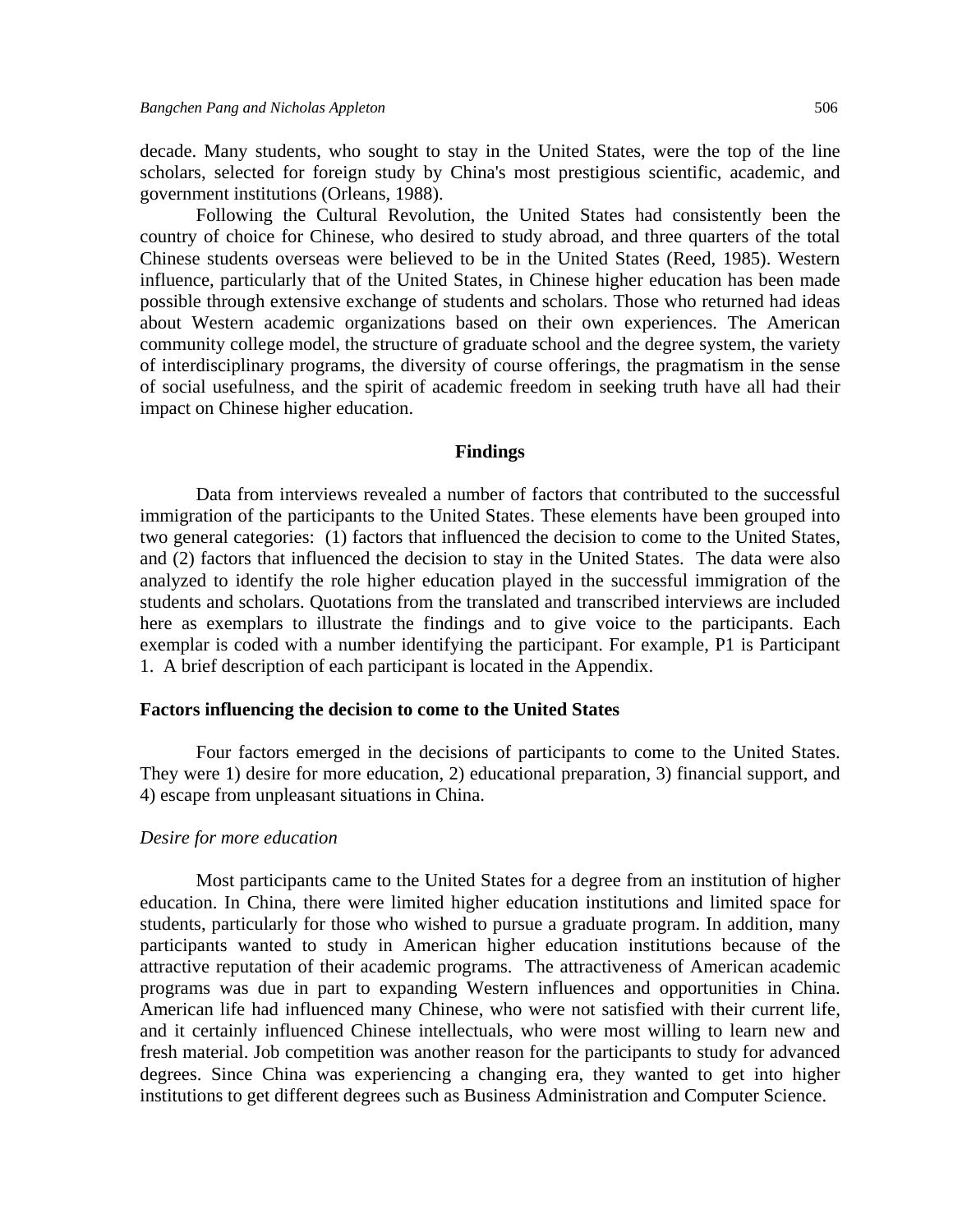Although education was the motivation for participants to pursue more advanced education, there were different reasons to pursue an education in the United States. Opportunities in China were limited. China did not have enough higher institutions for people, who wanted to study for higher academic degrees. This was compounded by the lack of qualified professors and because a qualified professor only took two or three students each year. As a result of limited space and faculty, there were various restrictions to limit the number of students enrolling in higher education institutions. Age limits, for examples, made school impossible for older people in China. The age limit set for doctoral candidates was 35.

Some students came to the United States to study for a degree because they believed that they would not get permission to pursue an advanced degree in China from governing authorities. The Chinese government could easily deny them the right to education by exercising control over the higher education institutions. For these people, studying abroad was the only way to get their education.

Finally, research institutions in the United States were highly admired in China because they represented advanced technology and science, desirable subjects that the Chinese students and scholars wanted to study but were not available in China. The students and scholars learned about the educational opportunities in the United States through a variety of means. Some learned about the United States through the company they worked for that had contact with an American counterpart. Some Chinese worked in American companies that established their businesses in China. The Chinese employees learned about the United States and the higher education system of the United States through their American colleagues. One participant phrased it this way:

More than one year after I worked in that company I thought about going abroad to get more education. In this one year, I had talked to many foreign friends through my work, and most of them were Americans. I understood the differences between China and the United States. I had seen some of my friends going abroad to study, and I also heard that the U.S. was the best country for other peoples because of its immigration policies. (P-2)

Some had even seen the United States for themselves through educational or cultural exchange programs between the United States and Chinese governments. Influence also came from Chinese friends, who had been to the United States or who had contacts or family members in the United States.

#### *Escape from unpleasant situation in China*

For some participants, studying in the United States was a means to change their life circumstances in China, and advanced education was one way to do it. Many of the participants were not satisfied with the quality of their lives in China. They wanted a change, a different life.

By then, I had been divorced for a year. I lost my music life, and I lost my family. I did not have much left in China; maybe I did not have to stay in China. In 1989, I went to the United States to start a new life. (P-3)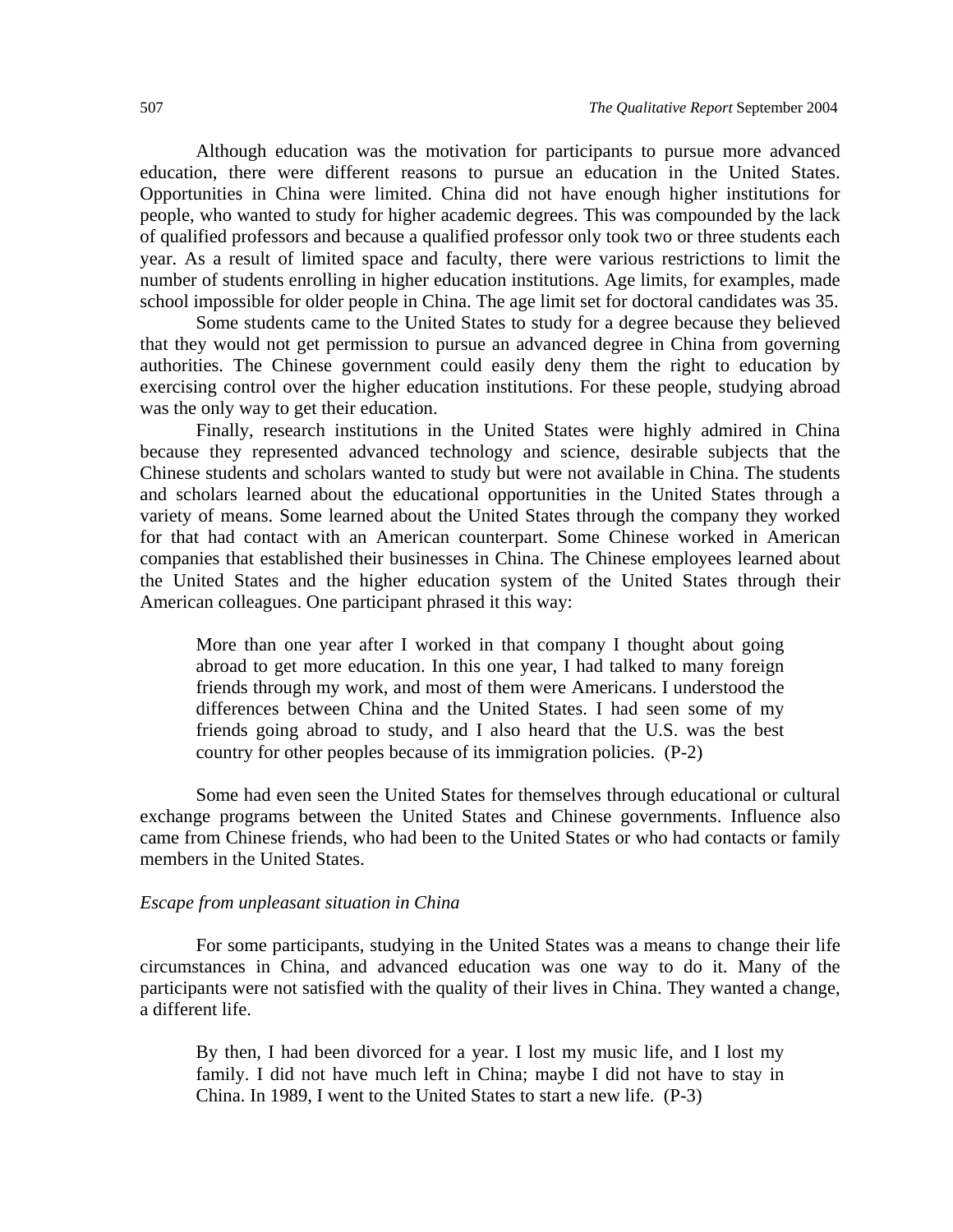The Chinese government had tight control over every aspect of peoples' lives. One participant wanted to change her career assigned by the government and that was impossible in China. To study in the United States was a chance to get away from governmental control.

 The most unpleasant situation was political tension. Many people wanted to leave their motherland only because the country treated them unfairly. There were many reasons that people were treated unfairly, ranging from family background to personal convictions.

In 1977, the government was sending ten people to Japan, and I took the test. I scored seventh among the people taking the test. I was ready to go to Japan but never got any information. After I heard that someone who scored lower than I had been allowed to go, I went to ask. The answer was that I was not politically qualified. It was my family again. I felt so low and depressed. Some of the teachers, who had taught me in those bad days, told me to try to enter a master's degree program. In 1977, China restarted the new higher education system. In 1978, after more than thirty years, Chinese higher education institutions restarted master's programs. My teachers told me to try the entrance test to get into a master's program and then try to go to the United States to study and get a doctoral degree, which would be much better than the two-year program in Japan. This was the first time I got the idea to go to the United States. (P-4)

A young man was treated like an enemy by the people he worked for because he took an entrance test for a master's program and was admitted but did not get permission from his department head first. When he decided to begin working on his master's without permission, he was punished by being removed from the graduate program and being criticized many times for his action.

It was during the tour to Beijing that I heard people talking about going to the United States for education. The professor and the researchers in the institution felt very sorry for me and told me not to give in but to get to the United States to study… In these two years, I saw student movements every year in Beijing. I saw the tide of students and scholars going abroad to study and began to understand politics although I did not like it. I began to wonder why the leaders, who did not have any educational background, had power over the professors and me. I was no longer a carefree young man when I returned to Xinjiang Normal University. I hated those officers at the university and in China, for they were the ones who ruined China. (P-8)

The well-known Tian An Men Square incident in 1989 was a turning point for many of the participants, who totally lost confidence in the Chinese government.

We witnessed the events (Tian An Men Square incident). We spent time at the square and experienced several days participating in the hunger strike with other students. We went back to campus on that June fourth, so we did not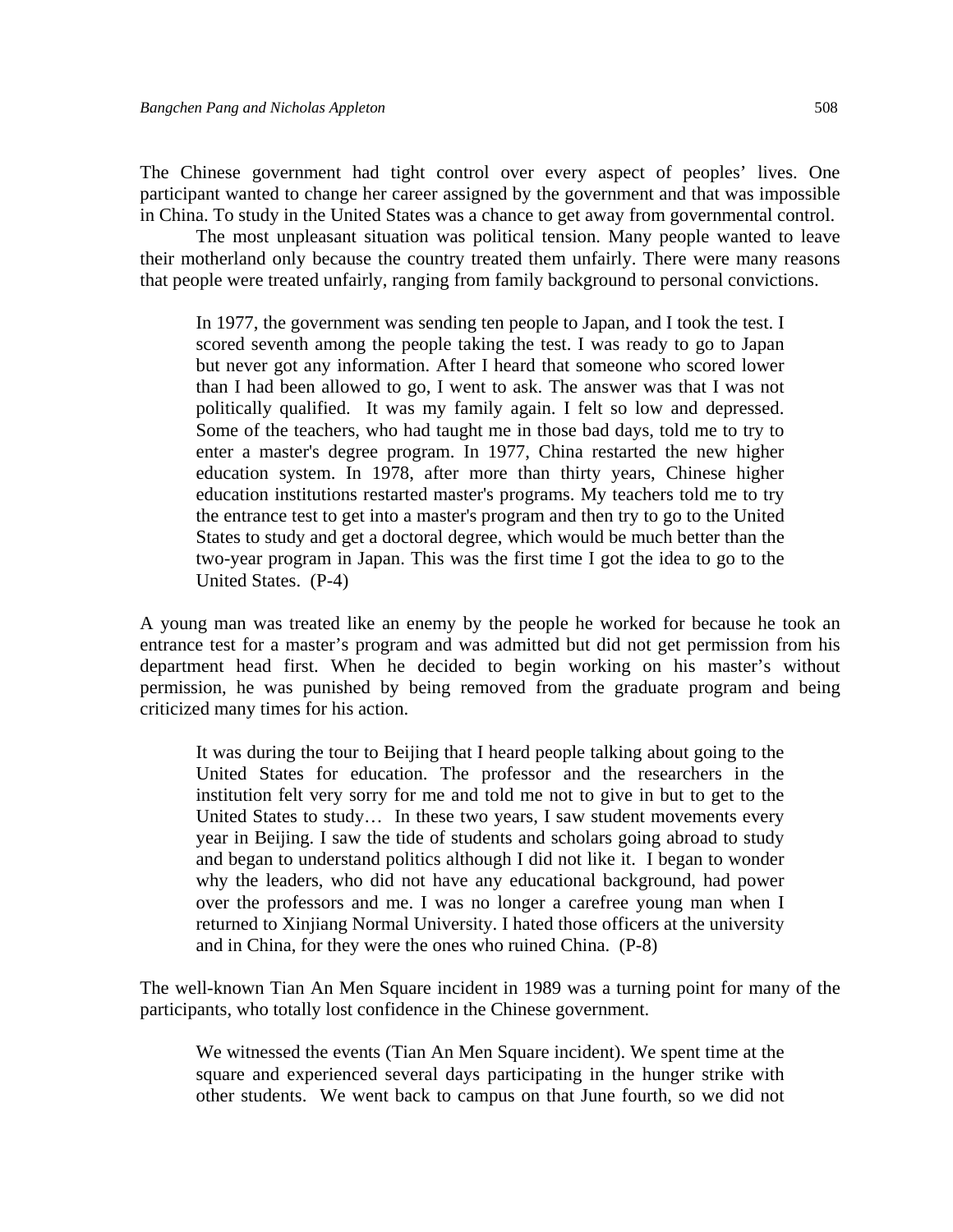experience the bloody slaughter that night. We were lucky not being there the last day of the incident, but many of our schoolmates and friends died and were injured. (P-9)

The young Chinese believed that the United States was the leading country in democracy. Since they lost hope in the Chinese government, they chose to go to the United States to study.

I wanted to go to the United States to study. I got the idea when I studied at Qinghua University. The influence from Western countries was very strong in Beijing. There were many foreigners and many foreign companies there. Every student in Beijing planned to go abroad to study. The idea of democracy and science was very strong. Every one believed that the only way to change the Chinese government and China was to adopt the government system and social system of the West. To adopt the system, Chinese must go abroad to learn from Western systems, especially that of the United States. There was a tide of students going abroad in Beijing and the whole of China. I made plans to go to the United States when I was in my third year at the university, and I took my first TOEFL test in May of 1989. My desire became stronger after the Tian An Men Square Incident, after I saw what the government did to us students. (P-9)

For one person the reasons for leaving China were a combination of the desire to pursue a better quality of life and the need to flee from governmental oppression.

However, I did not want to work in that factory. The factory was so well known for its pollution in China. It polluted the whole of Beijing. This factory was always the topic for environment pollution in China. It was always taken as a bad example of polluters of major cities. The rates of lung cancer and other cancers were higher than any areas in Beijing. Although the factory paid better salaries and benefits, the university graduates did not want to go there. The polluted environment was not the worst thing. The worst thing was the notable autocracy of the leadership. The head of the factory was so famous for his autocracy in Beijing. He ruled the factory like his own kingdom. The factory was totally ruled under his will. He had a group of his own people running the factory according to his orders. Anyone offending him could be sent to work as a construction worker. I was not much affected by what he did in the factory. What I worried about was that he declared that no one would leave the factory alive, and it was true. I did not want to spend my whole life there to be polluted to death, and I wanted to go for my master's degree, but that was impossible without his permission. My friends told me the only way to get out of there was to go abroad to study. (P-10)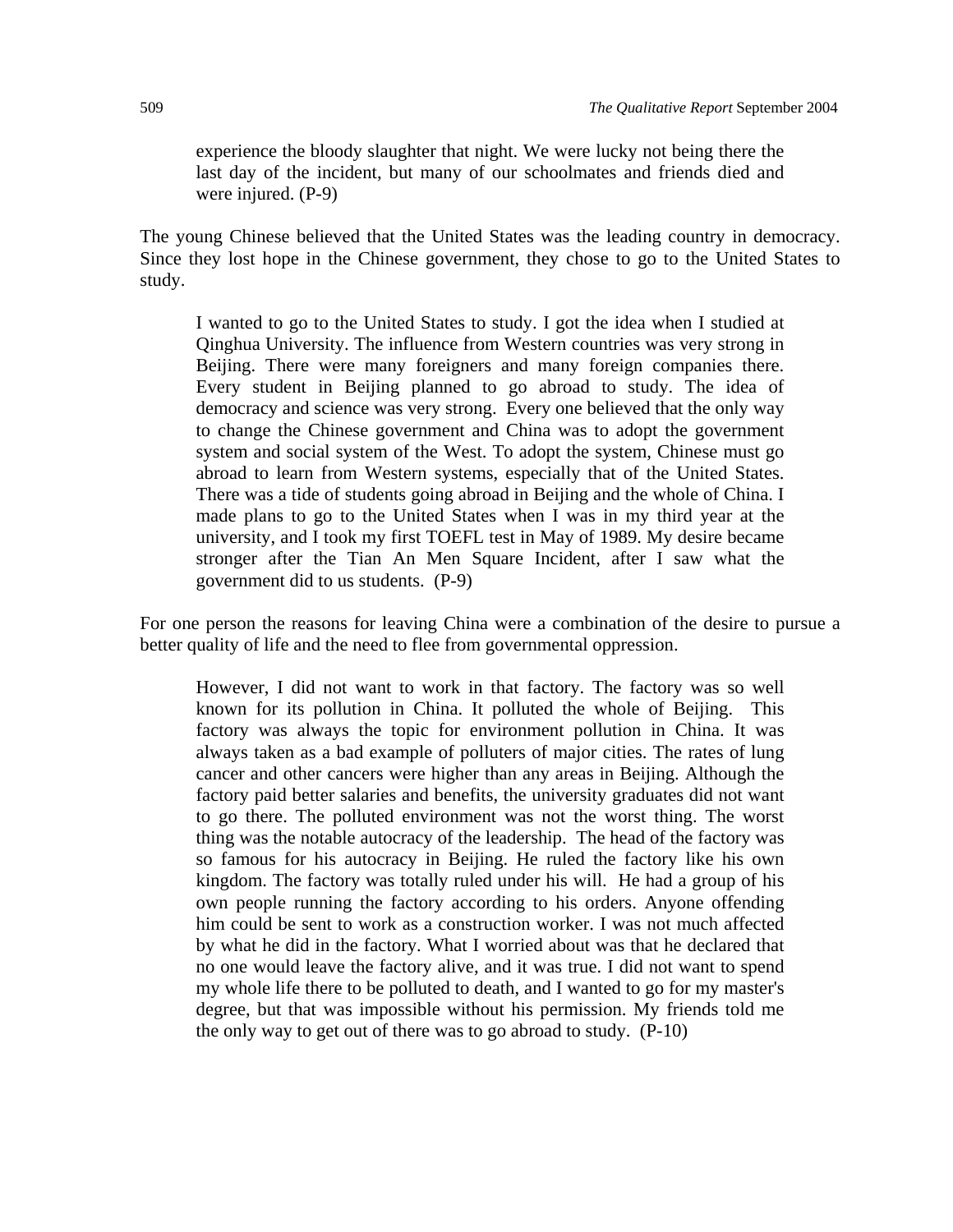#### *Educational preparation*

The desire to attend an institution of higher education in the Untied States was but the first factor in the immigration process. To be successful, the students and scholars would have to be admitted to a program and then receive permission from the United States and Chinese authorities to enter the U.S. Educational preparation played a key role in the immigration process for the participants. The degrees they earned from universities in China, the English they learned at school or by teaching themselves, and the academic excellence they achieved through their education were important factors that contributed to their eligibility to come to the United States for a higher education degree program. Most of the participants were top students while pursuing an undergraduate degree in China. Some of them had been nationally recognized students since high school. For example, one participant said,

I had the luck to be a student of the most well known university only because I was one of the most excellent high school students in the nation. (P-4)

Another participant stated:

My school was given special attention by the Department of Education in the province. In each province, the government gave priority to a few schools to train the elite. My school was one of them. The top students in this kind of school could be placed in the best universities without a test. I was always at the first or second place in the class, so when I graduated, I did not have to take the National College Entrance Test. I was sent to Qinghua University to study. It was the best university in China. It was a reward for me, for my hard work and perfect scores. (P-9)

English proficiency was also very important. Knowing English was imperative for a student to be admitted to an American school. English was a part of the curriculum in Chinese schools, and the students took it very seriously. They also had to pass English proficiency tests such as the TOEFL (Test of English as a Foreign Language) for purposes of admission. If they applied to a graduate program, they had to score well on either the GRE or GMAT. Without demonstrating the ability to communicate in English, international students would not be admitted to university programs that meant everyone, who wanted to go to the United States had to have basic command of English. This individual's description was common among the participants:

I took the TOEFL and got a score of 620, which was considered quite a good score. I was going to get a master's degree, so I prepared for the GRE and also received a good score on that test. Later, I learned that if I wanted to get a business degree, I had to take the GMAT. I started classes for the GMAT and scored well on that test also. (P-6)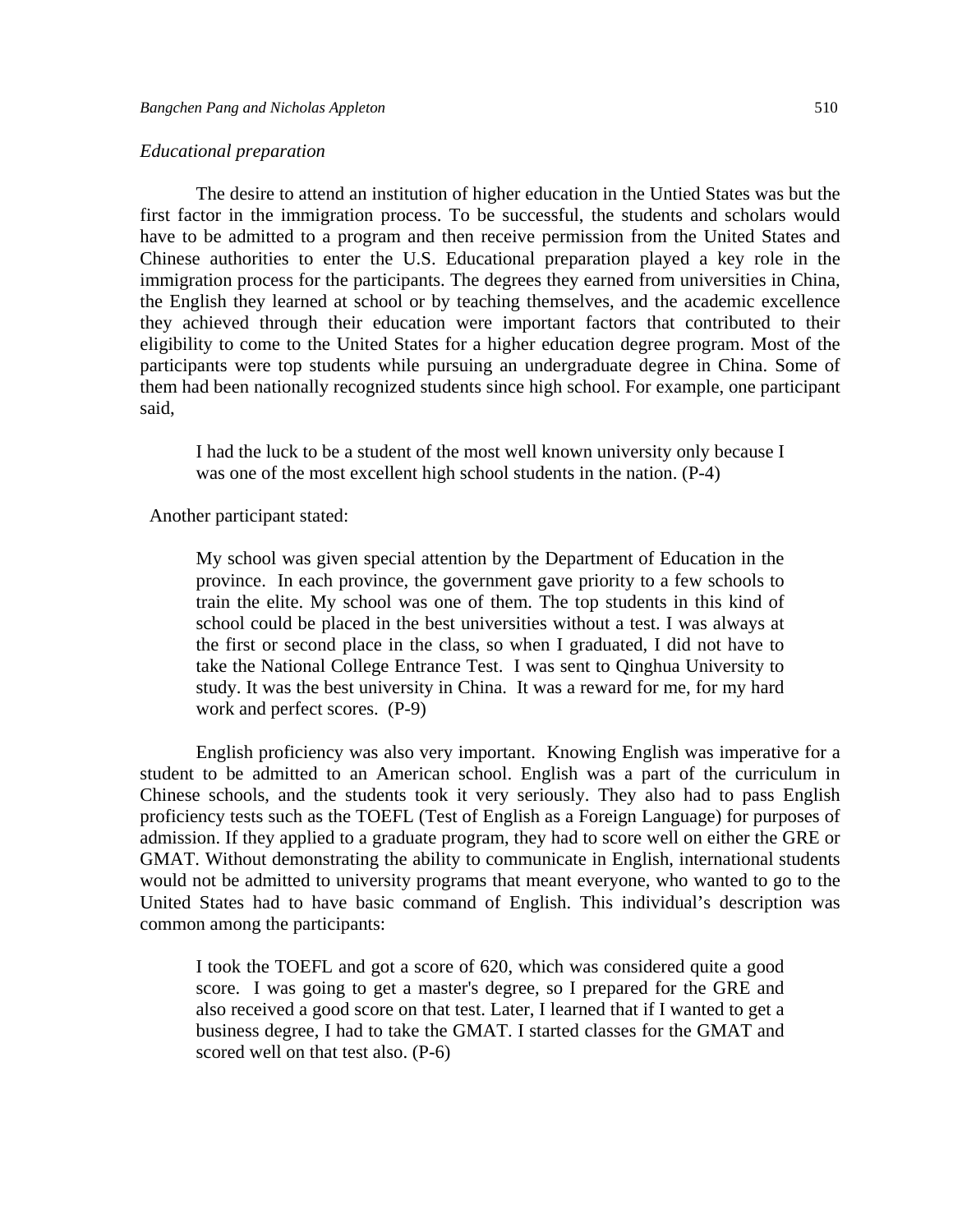#### *Financial support*

Demonstrating financial support was a critical component for receiving a visa. The Immigration and Naturalization Service required that visa applicants present convincing documents at the time of the interview to prove that they had sufficient funds to support at least their first school year, including personal expenses and tuition. The funds are to be from a credible source and cannot come from the savings account of the visa applicant. This requirement leaves many Chinese students and scholars with only two options for financial support: a sponsor, who was either a citizen or a permanent resident of the United States or a scholarship from an academic or research institution in the United States. Without funds from a source that satisfied INS requirements, the Chinese students and scholars would not be granted visas to come to the United States.

#### *Scholarship*

Usually a scholarship was granted by an academic department or a professor that the participant worked for while studying at the university. It was never easy to get a scholarship due to the intense competition among the students, and "A university usually did not give scholarships to a new student until the second semester, when his/her academic grades showed that the student was deserving of one." (P-1) One participant concluded,

Because so many Chinese students were admitted into American schools, the INS only allowed a certain number of students to go to the United States, and the (interview) process was extremely strict. A student with a scholarship would be much more likely to get a visa than one without because the scholarship meant that the student was more competitive. (P-1)

A visa applicant without a scholarship still had a hard time getting his or her visa granted even if he or she had a financial sponsor. The Chinese government also provided some scholarship funds for exchange programs that would be considered by the INS equivalent to a scholarship issued by a university in the United States.

Some of the participants, who came as students, had to compromise their major choices just so they could get a scholarship in the areas where the competition was not so tough. Sometimes the scholarship only covered a portion of the student's total expenses. For example, a scholarship might cover tuition only. The student still had to find a sponsor to cover his or her expenses for daily living. In these cases, the students had to find a qualified financial sponsor. Participants, who were scholars and went to a higher institution for a research project rather than going for a degree, were usually given a paid position to cover their daily expenses. Since the funding came from a research program at a U.S. higher institution, the INS treated the scholar applicants as if he or she had received a scholarship. If one did not get a scholarship from a university in the United States and was not eligible for funds from the Chinese government, he had to find a sponsor to guarantee all his expenses and tuition. If one did not have a sponsor, he could not go to the United States to study even if he had qualified academically.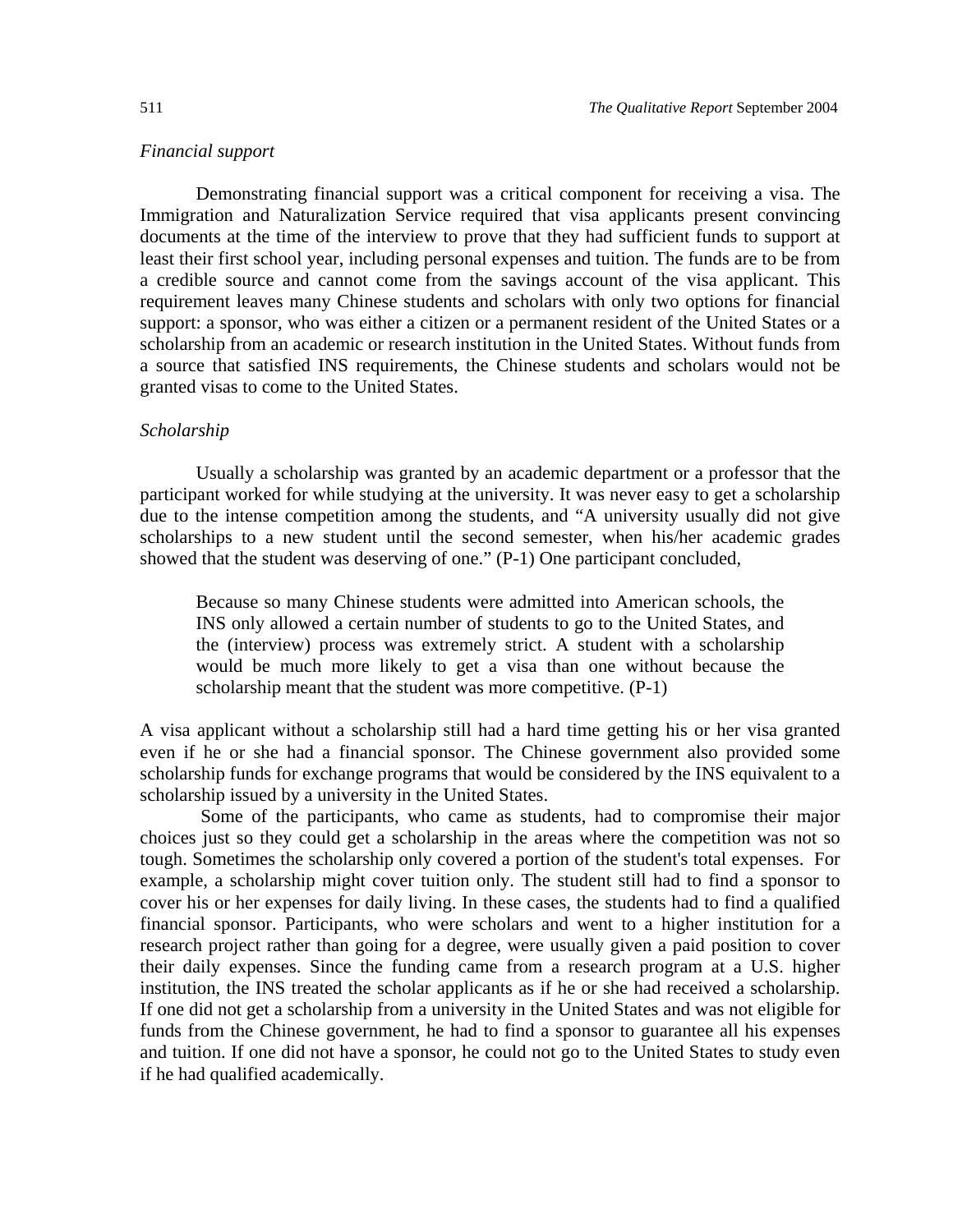Even if one had money to pay his own expenses and tuition, he had to find a sponsor. The Immigration and Naturalization Services did not accept the fact that a Chinese student had money from his own savings account. Although the Immigration and Naturalization Services required a financial sponsor for every visa applicant, money was not the only thing that made a person a qualified sponsor. The sponsor had to be a citizen or a permanent resident of the United States. A person, who had money and property but was not a resident

#### **Factors influencing the decision to stay in the United States**

or a citizen of the United States was not considered a qualified sponsor.

 After the Chinese students and scholars finished their study in the United States as planned, they faced the decision of going back to China or of staying in the United States. Among those interviewed, there were three influential factors that persuaded them to remain in the United States. They were 1) desire for pursuing a better life, 2) educational achievements recognized, and 3) overcoming obstacles.

#### *Desire for pursuing better life in the United States*

It was life in the United States that attracted many of the participants to stay in the United States. The immigrants left their countries for many reasons such as education, economic relief, and religious, political, social, or other personal convictions. Like many other immigrants, the participants wanted to stay in the United States to pursue a new life for themselves and their families. The quality of life in the United States was much better than in China. After the participants had seen the major differences for themselves, they were able to compare the life in the United States with life in China and make up their minds to stay in the United States. A better life did not only mean material goods such as cars and big houses, but it also included the environment that surrounded daily life, such as the social and political atmosphere.

One participant compared the material life he had in China with the one in the United States and concluded:

I did not regret that I changed my major to computer science. If I had not changed it, I might not have been able to find a job that paid so well. I like this job. If I had stayed with physics and gone back to China to do research, I might still be living in a two-bedroom apartment making little money. (P-5)

The same participant also compared his current life with the life of his colleagues in China.

My colleagues in China have no work to do. Most research institutions do not receive funds from the state government anymore. The research institutions in China have to find funds themselves. Many researchers are out of a job. Some are selling breakfast now to support themselves. I believe what I have done is right for my family and myself. (P-5)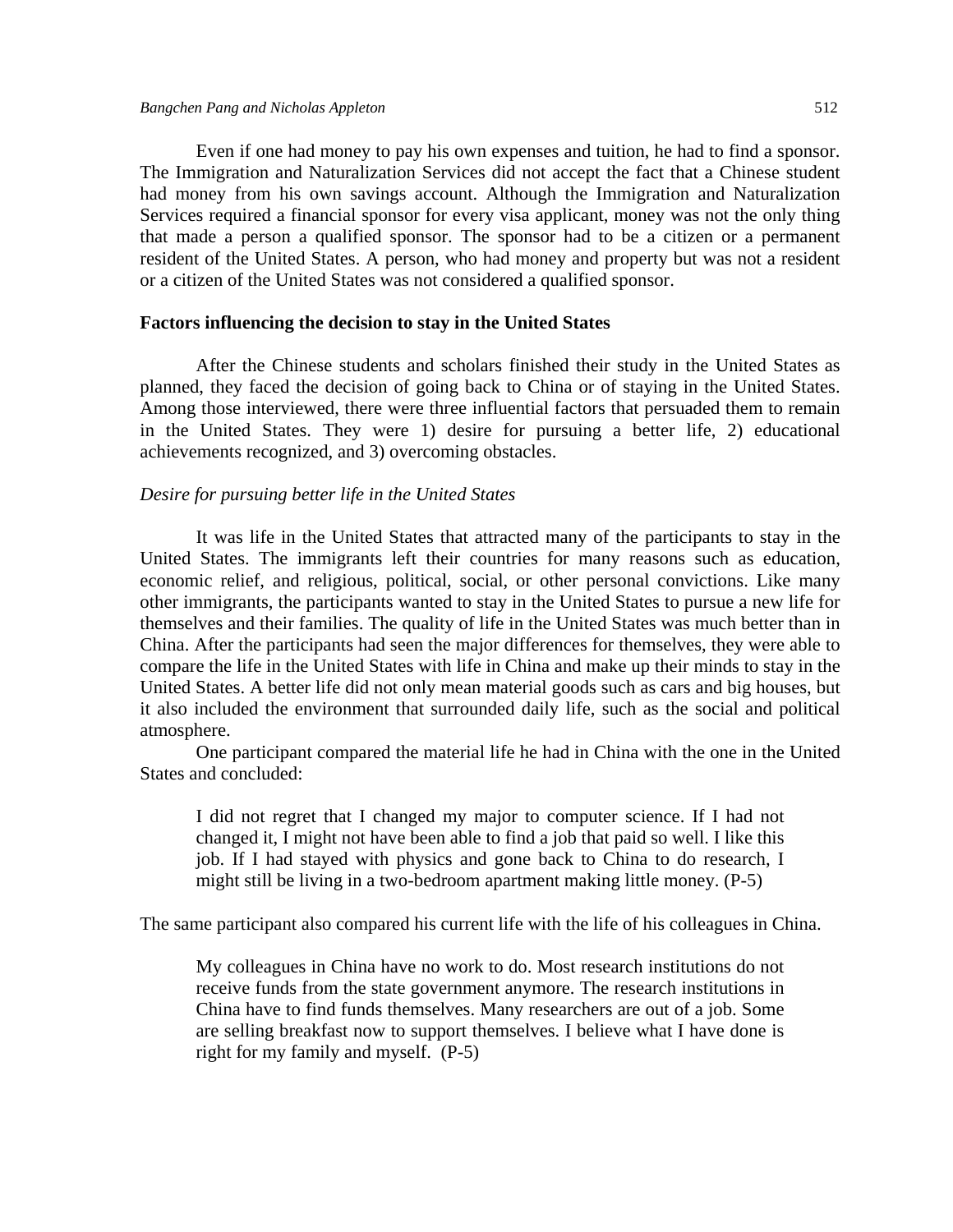Now he and his family enjoy their lives in the United States, and this life could not possibly have happened for them in China.

Now my daughter is in medical college, my wife has her own clinic, my young son is in middle school, and I am going to be retired. I have my own house, and this would be impossible if we were still in China. (P-5)

Some did not expect to stay in the United States, but after they saw and experienced life in the United States and made comparisons to their lives in China, they were attracted by the lifestyle and its advanced technology. One Chinese scholar had not planned to stay in the United States. He did not want to have a life in the United States but wanted to go back to China to continue his research. When he saw the advantage of staying for his family, he changed his mind.

Now I have a good job and my family is enjoying the life here. After all, the life and the society are not so bad. This was why my family wanted to stay in the United States. (P-7)

Life in the United States might not only be materially positive, it could also be psychologically positive. One female participant was very dependent in China but living in the United States turned her into a confident and independent person.

The three years I spent fighting for my life and studying gave me confidence to do anything in the United States. It made me believe that as long as I was willing to try, I could accomplish anything.  $(P-1)$ 

#### *Dissatisfaction with the Chinese political system*

Although access to material wealth was an important consideration for the participants when making the decision to stay in the United States, other reasons such as social and political issues also had an impact on their decision-making. The Tian An Men Square incident in 1989, for example, was the deciding factor for many of the participants as they debated whether or not they should return to China after finishing their studies in the United States.

The political situation changed greatly in China due to the Tian An Men Square incident. It was enough to make me think about staying in the United States for good after graduating. (P-1)

I did not want to serve such a government. I wanted to escape from the land that continuously brought back memories of June of 1989. (P-9)

Another reason that the participants did not want to go back to China was the system of the government that was so well known in China. The officers of various departments in the Chinese government were corrupt, often taking bribes from the people, who needed their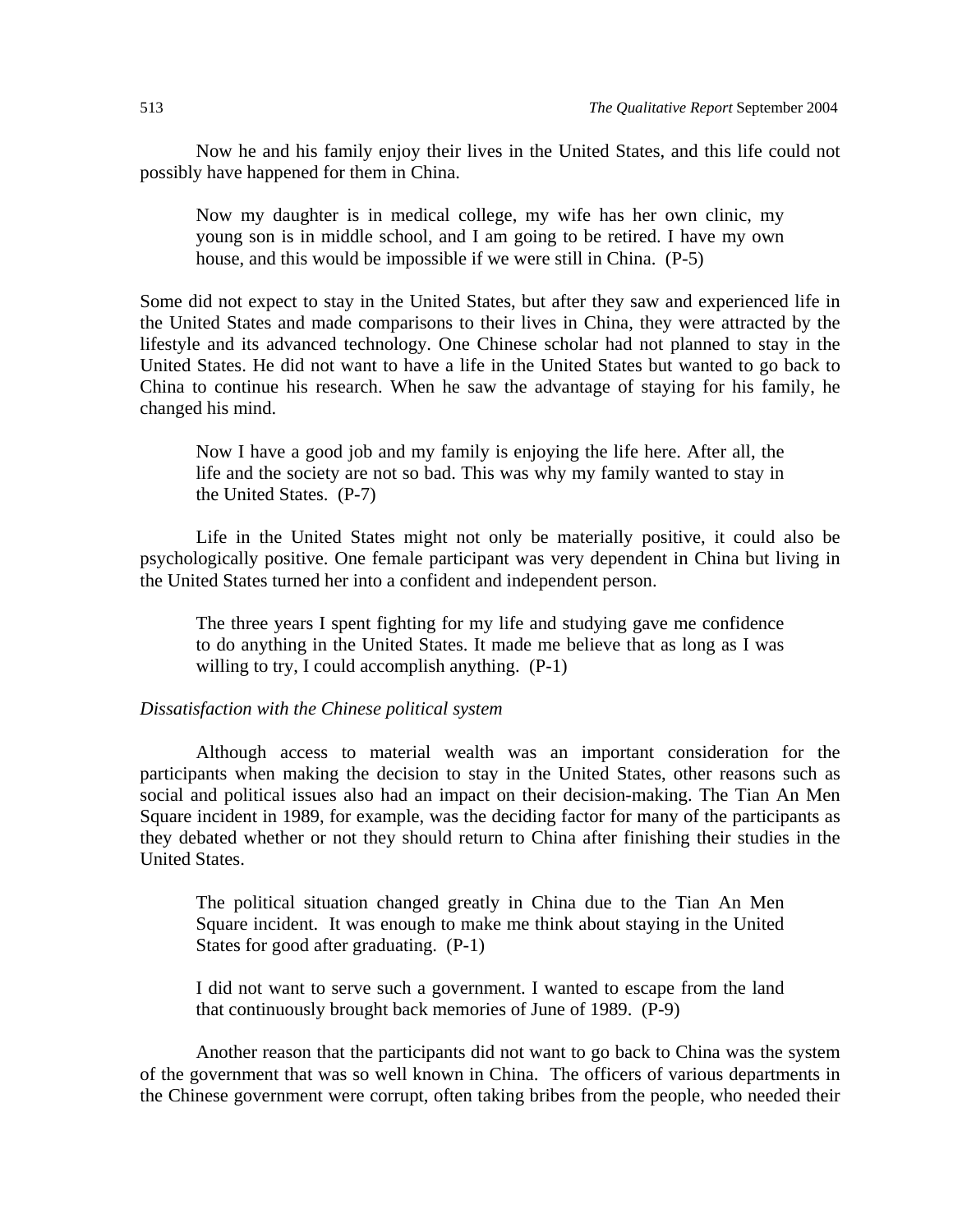authority to approve various businesses. This experience made such an impression on one participant that it impacted her ideas about the Chinese government for the rest of her life. She said,

 Although I got the passport, I felt so insulted. I even hated myself for bribing that man. It was the most shameful thing I had ever done in my life. I never thought that someone like that director could be so cheap. This is the major reason I do not want to go back to China to work. (P-9)

Bribery might be one of the things all Chinese know and dislike about the government, but the abuse of authority was the most hated act among the participants. One student remembered what happened to him just in front of the American Embassy.

I went to Beijing to apply for my visa in the American Embassy. There, I experienced unpleasant treatment by police. When I was in line waiting for my turn, a Chinese policeman came to tell us to back up. I was the first one in the line, and I backed up several steps then stopped because the people behind me were not moving. The policeman then yelled at me to back up. I told him I could not move, and he had to tell people behind me to move. Because I talked back to him, he told me "you will not enter the Embassy for your visa today". Then he told everyone in the line that he was going to let the last person in line get in. The last person did not move for it was so ridiculous. The policeman threatened the last person in line, saying, "Do you want to go or not?" People then moved, and everyone in the line looked guilty. We had been in line since the night before and had slept on the street. Then came this young policeman reversing the line only to show his power. (P-8)

It was not strange that this policeman could manipulate a group of educated people in front of the U.S. Embassy. In China, even educated people did not gain much respect unless they had bureaucratic position and power. A scholar, who had earned a doctoral degree in China, decided to stay in the United States because he compared the way he was treated in China with the way he was treated in the United States as a highly educated person.

After the officer at the Customhouse (of the U.S.) checked my passport and invitation letter, she stood up and saluted me. She said it was America's honor to have a Chinese doctor come to the United States. I had never seen an official respect a scholar like this in China. I had been in various government offices in China for different affairs, and I had always looked like an elementary student in his teacher's office being disciplined. Actually, the Department of Education at different levels of government was the governmental agency I had the most opportunity to deal with. There, I was never respected as a highly educated person, nor in any other government agencies. I remember all the insults I received because of my family background and for other reasons. At that moment, an idea came to my mind: staying in the United States. In January 1987, when my wife and my two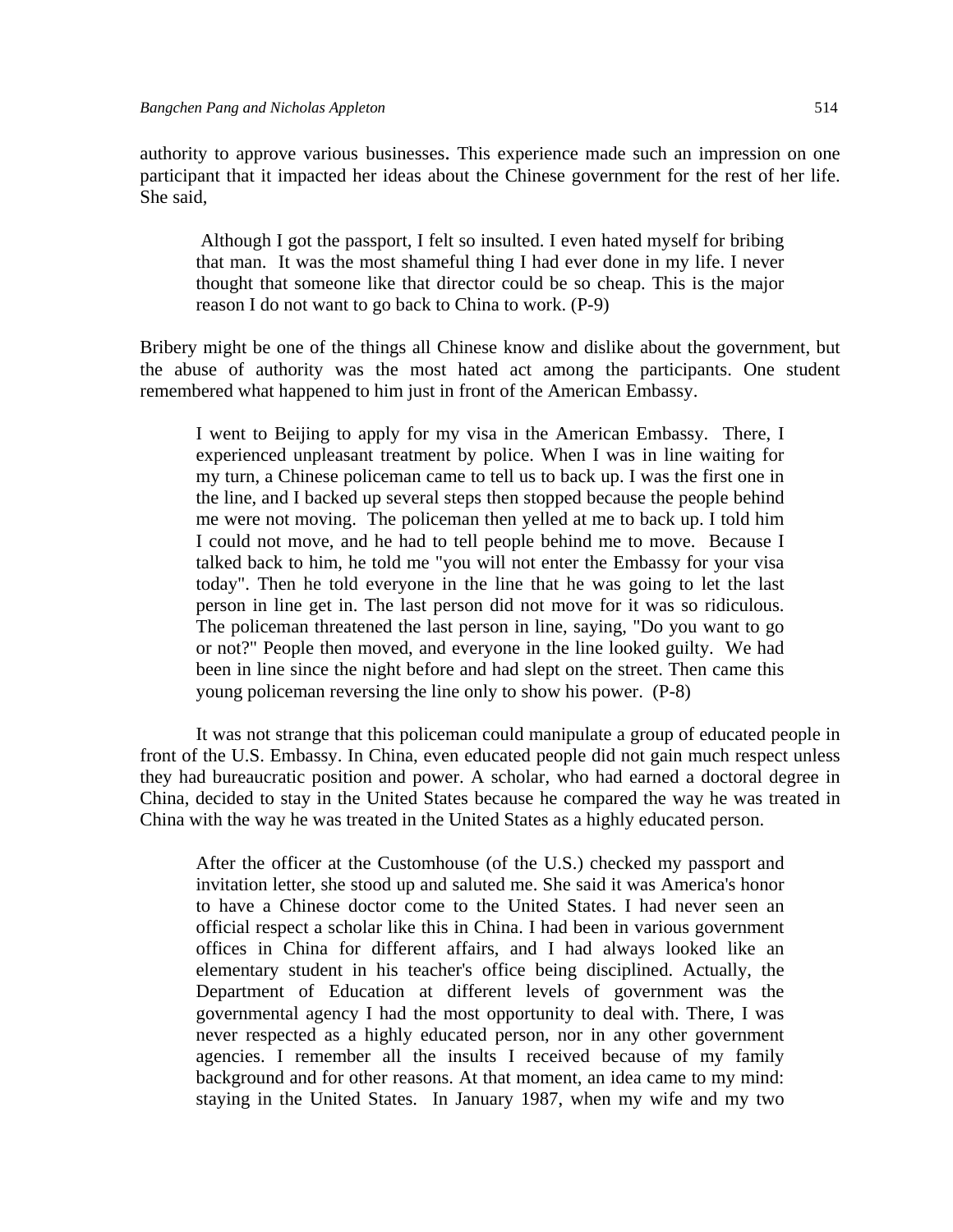daughters came to join me, I told my wife that Americans respected intellectuals and knowledge, and if the future life in the United States proved it, we were not going back to China. (P-4)

Another participant recalled an unpleasant scene where a Chinese officer treated Chinese and Americans differently. He also compared the way Chinese intellectuals were treated by Chinese and American officers.

I could see that all the Chinese staff were friendly with the Americans but were so demeaning to their Chinese fellow countrymen, who were waiting for their fate. When it was my turn, an American interviewed me. He was very nice and interested in the situation in Xinjiang. We even had quite a long chat about minorities in Xinjiang. I got my visa granted. When I was leaving the Embassy, I saw another humiliating incident between two Chinese. A small sized middle-aged man with a pair of glasses coming in for the visa interview ran into a Chinese person working in the Embassy and knocked the files out of his hands. The Chinese employee was so mad and yelled at the man with vulgar language. The little man was in such a panic and apologized again and again, while the Chinese employee kept shouting at him. I did not understand why he treated the other Chinese like trash, but yet the Americans treated the Chinese better. After many years, whenever people were talking about how hard it was to get the visa, I would still remember the scene with the two Chinese. All the people going to the Embassy for the visa were highly educated people, but their social position was lower than any of the government officers who had power. (P-8)

## *Family and future of children.*

Family was a very important reason for staying in the United States. There were participants, who wanted to go back to China, but they changed their minds only for their children's lives. As parents, they sacrificed their own possible future and stayed in the United States, so their children could have a better education and future. One participant remembered how he came to the decision.

By June of 1996, only six months after I got my new job in the United States, I decided to go back to China. I talked to my wife, but she did not agree with me. Her sole concern was the children. If we went back to China, I would have a good position, but my children would not have as good an education as they could receive here in the United States. My oldest son was the best student in his high school, and a straight "A" student. My youngest son won first place in the state math contest, and won ninth place in the national math contest in D.C. (P-7)

Many of the participants determined to stay in the United States because their children could take full advantage of the American educational system. One participant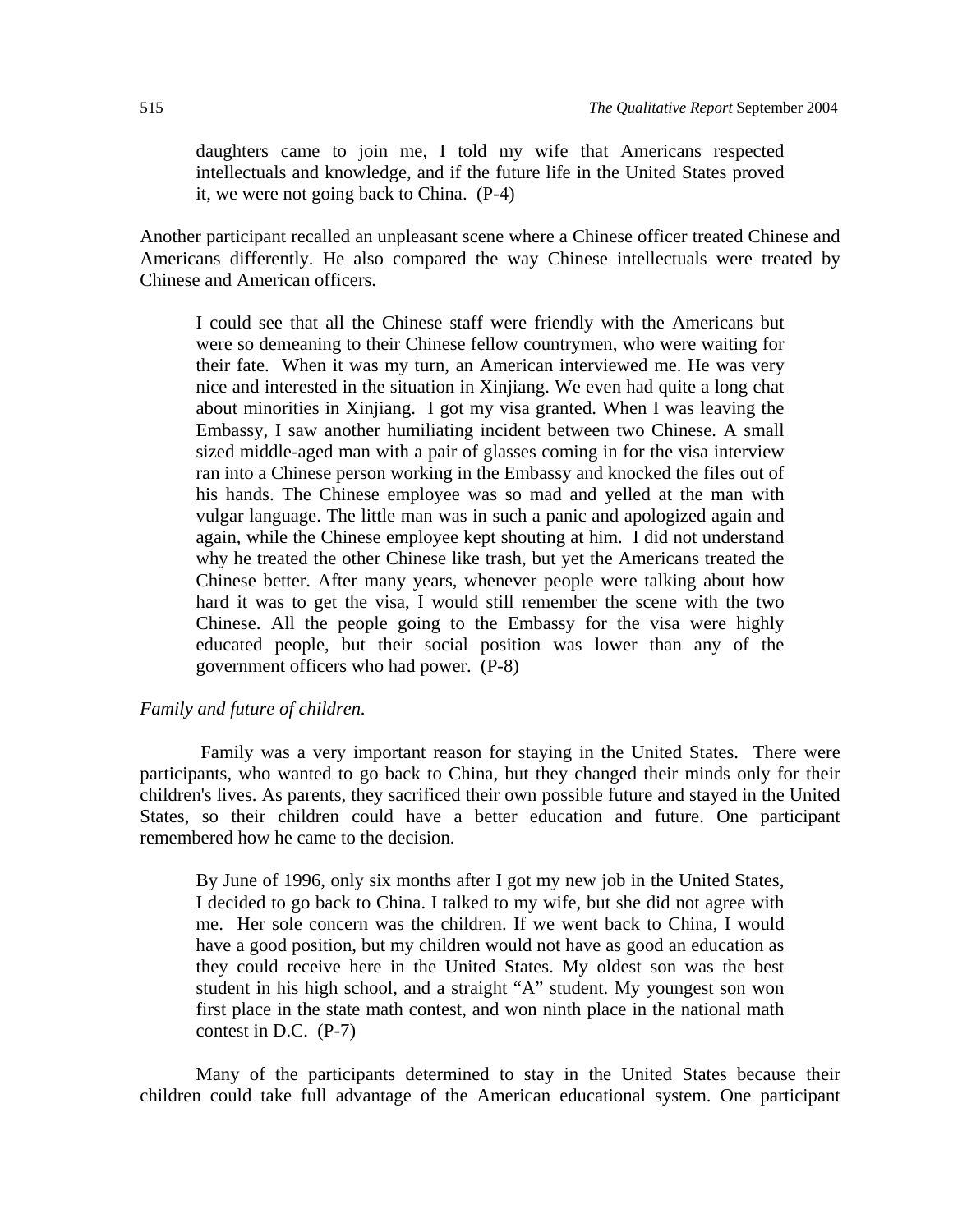recalled that when he and his wife had to make a decision about whether they should go back to China or stay in the United States, they thought about the children first.

My children were the best in their classes. They participated in various activities and traveled. They enjoyed their life in the United States, and my daughter was encouraged by her teachers to pursue a degree in medical school. (P-5)

Without power and good connections in China their children would not be able to attend good schools in China for a better education.

My wife reminded me of the problems we had in China when I was a country schoolteacher. Because of my job, we could not live near each other, and I was only able to see her on Sundays or other days off. She also reminded me of social connections that we did not have that might still hinder us in China. I had to admit that she was right . . . . My children were the top students in their schools and their districts. Moving back to China would destroy their promising future. (P-7)

#### **Settling in the United States – Making Adjustments and Overcoming Obstacles**

 Many of the participants expected that moving to the United States would be difficult, but many suffered beyond what they had anticipated. The new immigrants encountered economic, cultural, language, and social differences when they came to the United States. Although the Chinese government adopted an open door policy in the 1980's, and took advantage of the technological and scientific advancements in the United States, the policy did not provide Chinese people with much information about U.S. society and culture. Participants had to learn about America and American life by way of fragmented impressions offered through limited sources. Because of political reasons, Chinese people may not have fully understood America and American life as people from other Asian countries did.

#### **Overcoming financial difficulties**

 The participants usually did not earn high incomes in China before coming to the United States and did not have much cash in savings. They usually came to the United States with just enough money to support themselves for a few months. Those, who had a scholarship from the Chinese government might have had three to five hundred dollars a month, but they had to pay their tuition out of the money. Finance was a common problem for the students unless they got a part time job such as a research assistant or teaching assistant position from their professors. Most of them had to work illegally for the cash.

Usually the student participants worked in Chinese restaurants. The owners of Chinese restaurants wanted workers, who spoke both Chinese and English, and the Chinese students were often paid with good tips. Working in the restaurants was something very new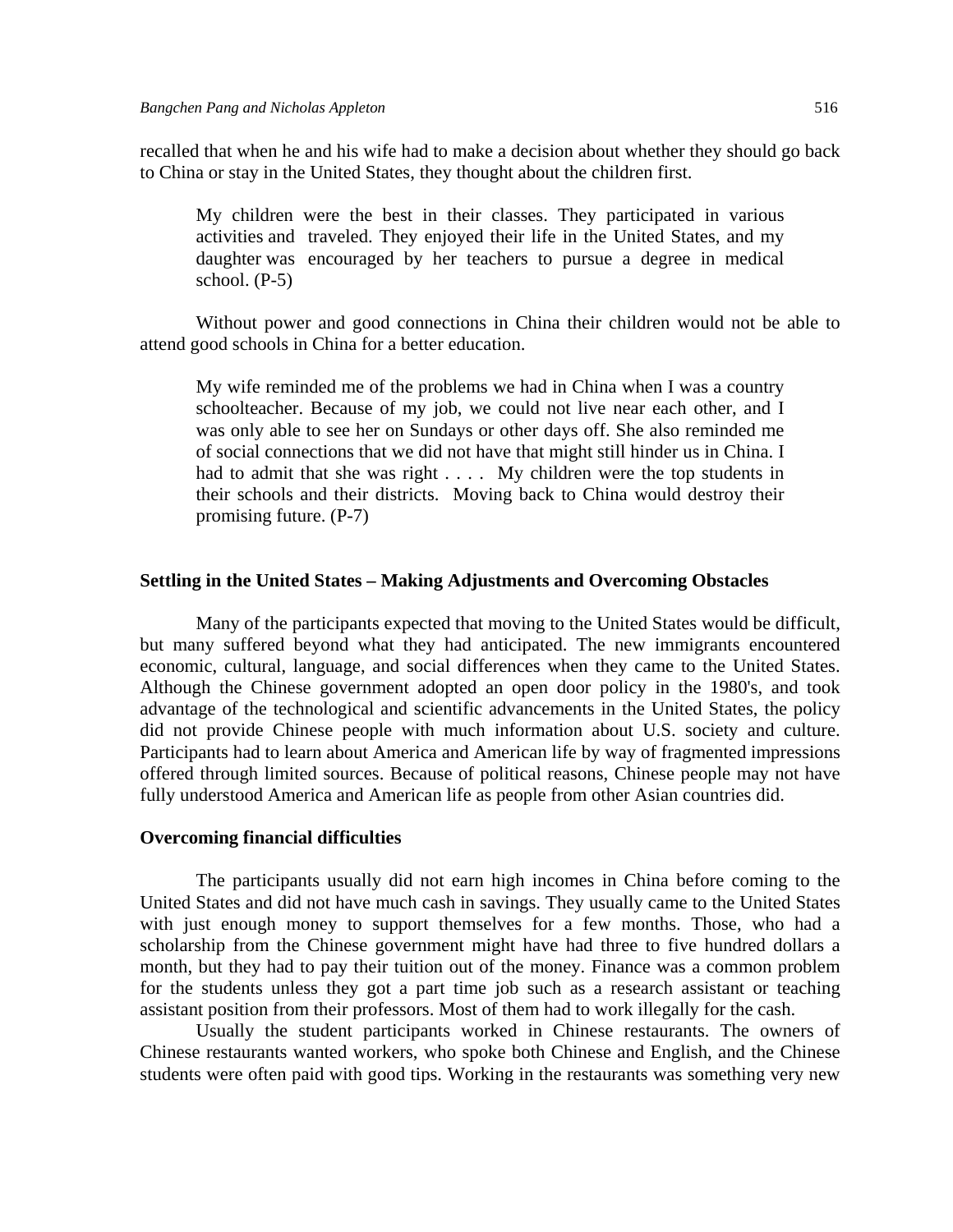to the Chinese students because they had never thought about doing such work before. It was hard for them both physically and psychologically.

I started working in a Chinese restaurant. The first night I came back from the restaurant I could hardly stand on my feet. Actually, I did not work that day. I was just standing there to watch while being trained since that was the first day. I spent four years working as a full time student and a full time waitress in restaurants to support myself until I graduated. (P-2)

The work environment was not what they were used to, and sometimes it became unendurable.

I, however, had to work to make money. The first place I worked for was a Chinese grocery store. I was hired as a cashier, but I actually had to do all kinds of heavy labor. I had to load and unload shipments, and the owner's wife was mean to every employee. It was a painful experience; even now I cannot stand to remember it. Later, I found a Chinese restaurant in which to work as a waiter. (P-3)

Most of the participants put their hope in their scholarships and studied hard for them. The scholarship would solve many of their urgent financial needs. For those who had scholarships, life was much easier. It was not easy to get a scholarship. Scholarships were dependent upon one's ability and competence. Even students, who were eligible for a scholarship, still might have to work some hours at another job, but things were much better financially.

The business school offered several scholarships each year. If I wanted to get a scholarship, I had to have higher GMAT scores than others. I had seen some Chinese students study without a scholarship, and it seemed difficult. Most of their time was spent working in a restaurant, and school was far from enjoyable. I studied very hard and got very high GMAT scores. The best thing was that I was admitted into the program with a scholarship. I still had to work, but only to make enough money for a living; I did not have to make more money to pay tuition. (P-3)

Sometimes the spouse of a participant had to work to support him or her. It was hard for the participants and their spouses to work in places they had never worked before. It was even harder for them to work without a work permit.

He found a job in an auto garage. It was not a secret that some spouses of Chinese students had to work illegally to support their families. It was very hard for the spouses since they worked illegally and their wages were lower than those of legal workers. I am thankful for my husband's hard work that made my degree possible. (P-10)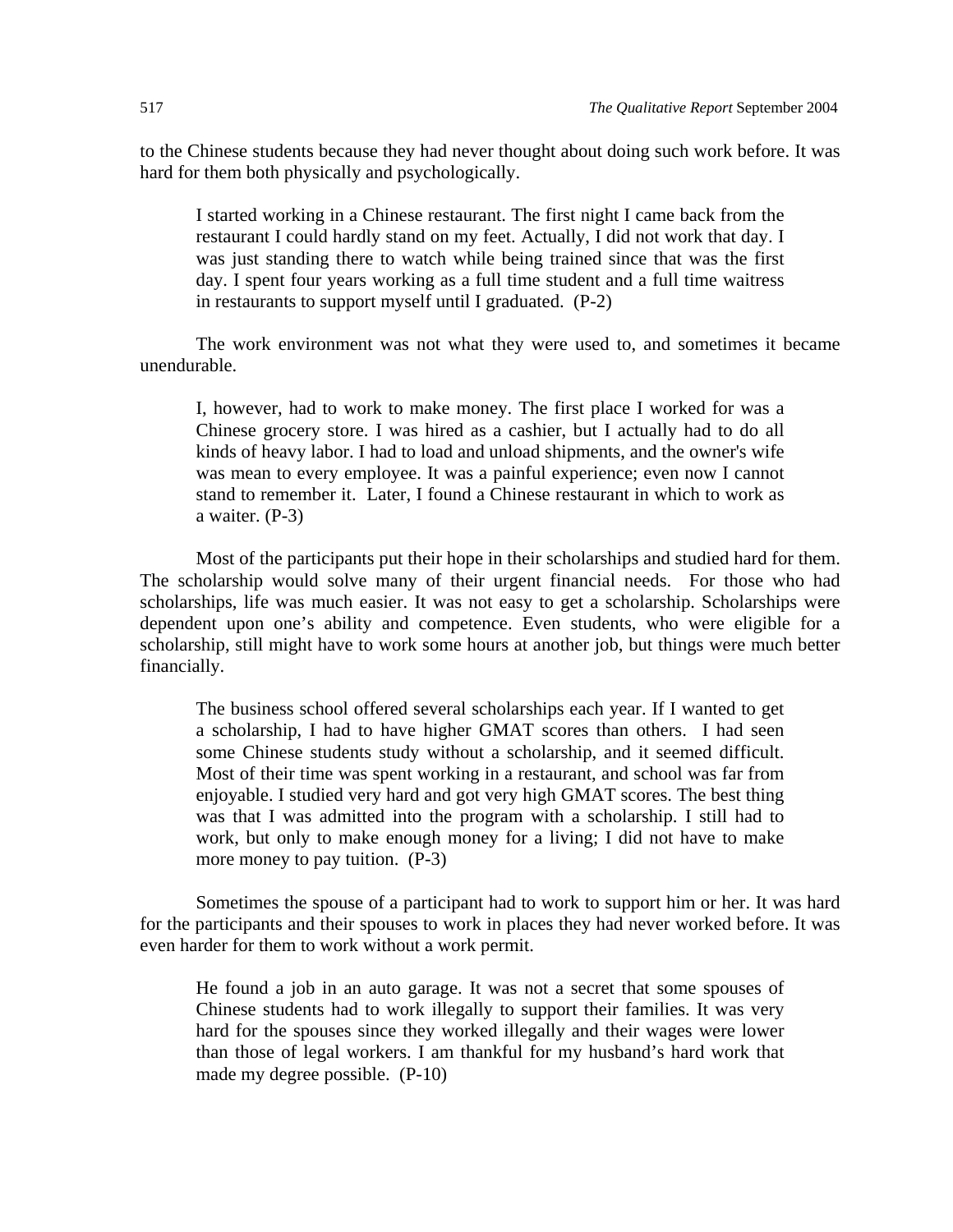#### **Overcoming academic difficulties**

 Although the Chinese students and scholars coming to the United States were the top ones in China, they still faced a different academic world. Although the participants had to pass certain English proficiency tests before they came to the United States, their English was not good enough to fully understand lectures, especially during their first year. Because of their difficulty with English, academic work was also a problem for them; the teaching and studying methods were very different from those in Chinese schools, especially the research paper that was not a common assignment in Chinese schools. The participants had to spend more time studying to catch up with others in the class.

Although I had an English degree, and my English was quite good in China, things were totally different in the classroom. I could only understand half of the lecture in class. I had to tape the lectures and listen to them several times after class, and I borrowed notes from other American students. Thus, I spent double or triple the time needed to finish each lesson. (P-2)

 Some students had a very hard time because they did not have a foundational bachelor's degree in the same field as their master's degree. They had to study hard to make up for the courses they had not taken before beginning their graduate program. In addition, some students had to change their majors to meet the market demand. The new academic fields made their studies harder and lengthier because they had to take some classes to meet the pre-requisites for their master's program before they could take courses in the program.

I spent two years finishing my master's degree, for I did not have a bachelor's degree in business. I had to take thirty undergraduate credits in business before I could take my master's program classes. Although I had difficulty finishing the degree, I believe it was worthwhile to spend those two years. My master's program was in accounting, but the department provided some courses related to Computer Information Systems, which was helpful later when I was looking for a job. (P-6)

 Some students had to give up their graduate programs and start from the beginning of a bachelor's degree program, so they could catch up. Their studies then took several more years than they had planned.

I spent four years in school because I changed my program. I came to the United Stated to be an MBA student, but soon I found school was difficult for me because I did not have a bachelor's degree in business. I talked to the teachers, and I decided to go for a bachelor's of accounting. (P-2)

Most of the participants continued with their choices. They believed that their difficulties could be overcome as long as they studied hard enough. One participant related the story of how he made himself the top student. He was encouraged by his belief that only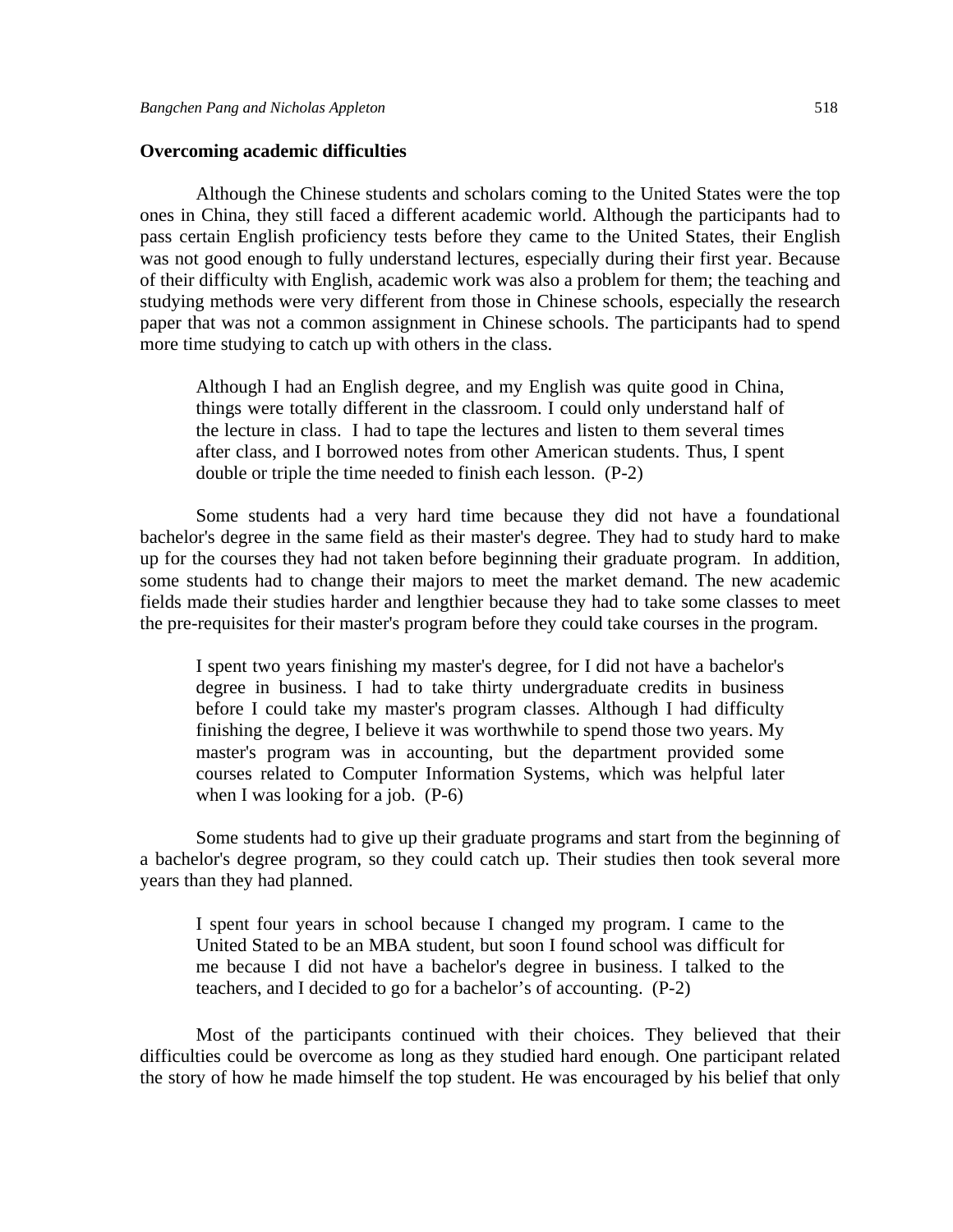after he became the top student would he have an opportunity to be recognized and accepted in American society.

I spent three years completing the two degrees. It was not easy for me in those three years. I was not young, and my English was still a barrier in class, especially for the presentations required. Some courses were hard for me. One of them was business law, and no foreign student had ever received an "A" in this course. No matter how hard it was, the only thought in my mind was to try my best to study. Unlike others in the class, I did not have any job experience in the United States. My English was not as good as others; my knowledge was limited, coming only from courses in the school of business. I did not have strong competency over others. The only thing I could show people was my transcripts when I looked for a job in the future. Finally, I got an "A" for the course in business law. (P-3)

#### **Overcoming emotional crisis**

The financial and academic difficulties that were on the shoulders of the participants sometimes could be a real burden for them and cause an emotional crisis. When the participants came to the United States, they left behind a world they had been in their whole lives and came to a new world with little or no possessions with them. This created uncertainty in their lives.

I left everything behind in China when I came to the United States. I lost all my friends, all my social relationships, all my connections in life, and all my finances. It was hard at the beginning when I started here, but the hardship also tested me to see if I could live my new life independently. (P-1)

I did not have a car until a year later; I did not have a life for these four years. My life was a simple triangle: classroom, library, and restaurant. I had to be a full time worker to support myself through school, and I had to be enrolled full time as foreign student, according to the INS regulation. (P-2)

Most came to the United States alone without a single friend. Most of the participants did not bring their families with them when they first came to the United States. Some had their families join them later, within the span of one to three years; others were never able to get their families to join them. This added to their emotional stress beyond the already existing academic and financial burdens.

My husband finally got his visa granted and came to join me in September 1994. In this one year, I spent the most difficult time of my life. I did not have friends in Arizona, and I felt so lonely, especially during the holidays. It was only after my husband came and joined me that I began to feel life was enjoyable. (P-9)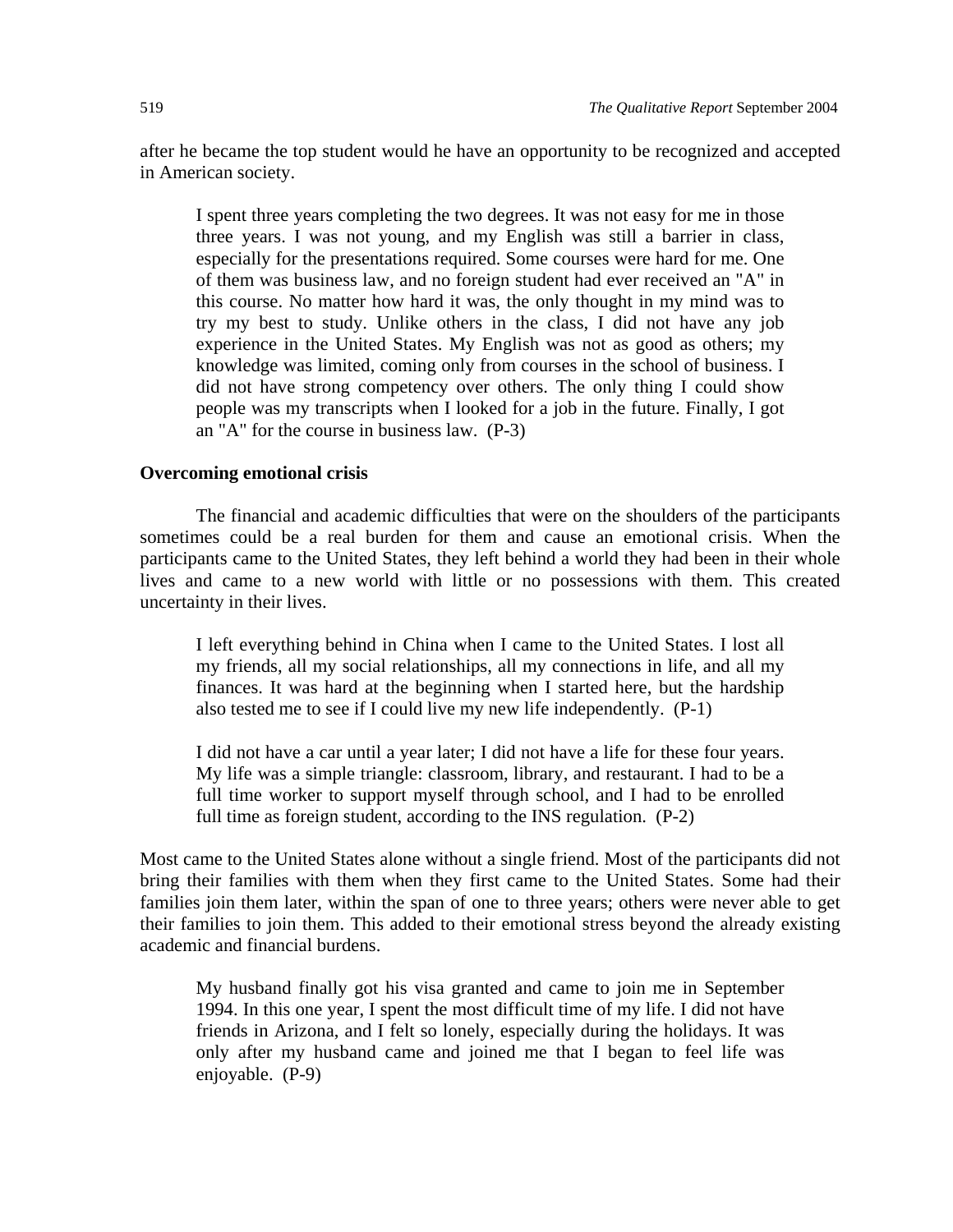One participant became so emotional when she mentioned her parents during the interview that she had to stop talking until her feeling eased.

In September of 1991, I left China. Since then I have not seen my parents and my brother, I have never gone back to China due to the immigration process.  $(P-2)$ 

The participants were so busy studying and working to make money that they could not indulge in an active social life.

This is a totally different country and culture. I had to adjust myself to fit this society. I had so many friends in China, but I have never made a single friend at this school. Everybody is busy. The only time I got together with my American classmates was when we had to do a group project. They were so busy doing things, too. Maybe it was because of me. I was always busy working and studying. (P-2)

The fact that they had to work in low social-status jobs was hard to accept as a part of their life. The unpleasant working conditions could be so humiliating that it often put these well-educated Chinese students and scholars in misery.

I did not care how hard the work was, but I could not endure the insults. It was the way the (restaurant) owner treated me that made me greatly depressed. I was depressed because I was treated like garbage. I felt like I lost all my value. I often asked myself what made me come to the United States, and why I had to live so poorly. I had prepared for hard situations, such as long hours of work and study, language problems, and money problems, but I had never prepared to be insulted and live so low in society. (P-3)

When I had to work in the restaurants, it was very hard. I had been very popular in Chinese society when I worked as the executive manager for the Chinese company. Later when I had to work in restaurants, it was hard for me to face the people I had known. A lot of people wanted to be my friend when I was the executive manager. When I worked in the restaurants, I found I did not have many friends. It was hard, especially when my husband was in China, and I was alone. I almost went back to China. I do not have to tell you how much pressure there was. Just by looking at my face you should be able to tell how many years have been added to me. (P-10)

Life was so unbearably hard for some of the participants that some of them did not want to stay in the United States anymore. One interviewee expressed that he was prepared to leave but did not go due to fear of being a failure.

The first year was very painful for me; it was the most intolerable year of my life. I was prepared to go back to China if the situation got worse. I knew I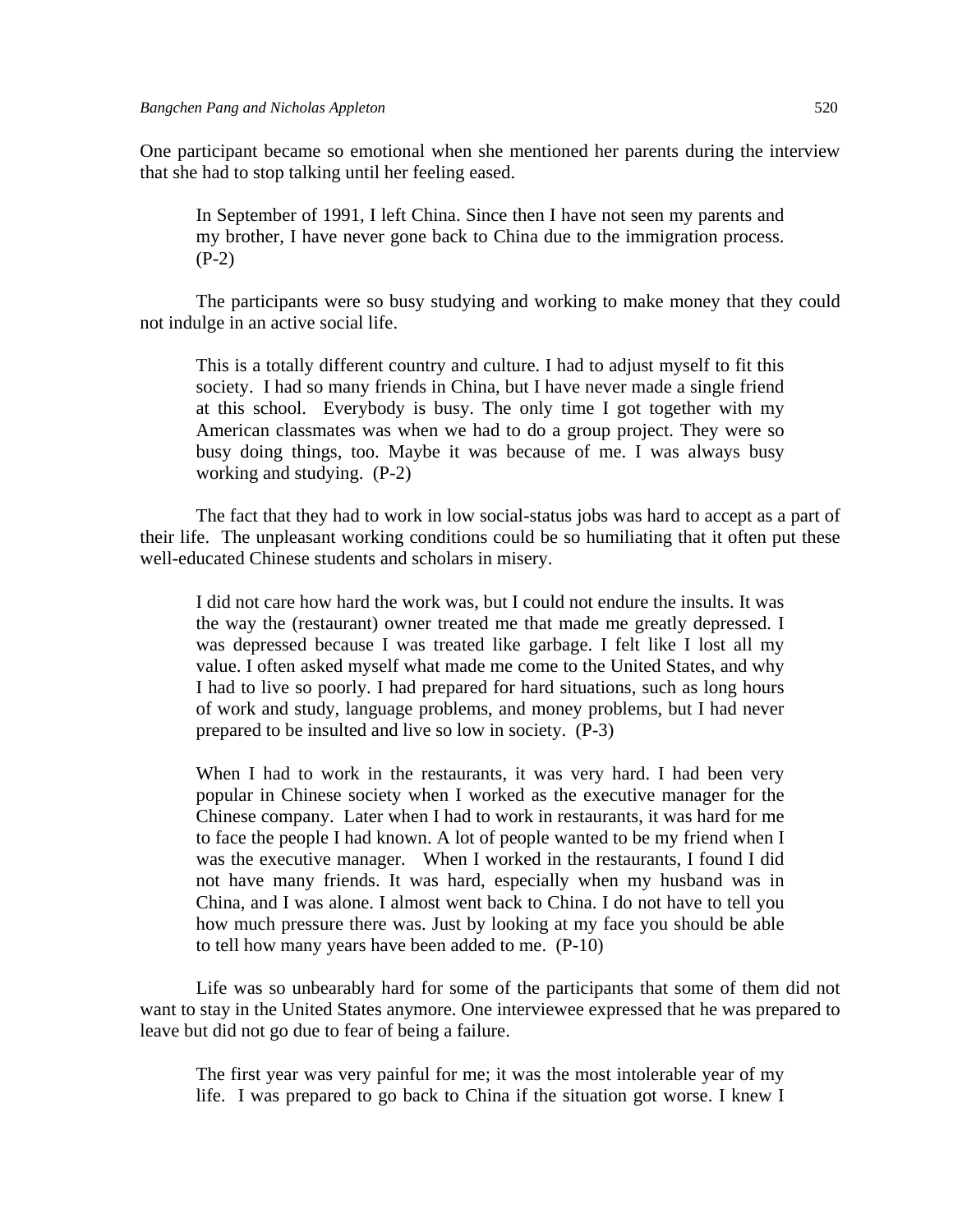would be a laughing stock to my people if I went back to China, but if life was only anguish why should I stay. On the other hand, I really did not want to give in since other Chinese students also suffered from the same situation. Everyday, I lived under such contradictory thought. (P-3)

The participants had no one to talk to about their depression and frustrating circumstances. They did not even want their families in China to know about it. In the end, they chose to swallow their bitterness and pride rather than sharing their struggles with their families.

They probably still do not know what I did to survive. The only support I got was from the idea I told myself: to finish the education successfully and to get my degree. Without this idea, I would not have been able to go to class everyday, study, and finish my degree. (P-2)

The participants survived only because they possessed personal fortitude that enabled them to realize their dream of achieving higher education in the United States,

These last two years were the most difficult years of my life. Sometimes, I asked myself why I gave up what I had in China to come to such a life just for a bachelor degree that I already had in China. Whenever I became upset, I would warn myself that I had come too far to give in. I had to tell myself not to give in whenever I faced psychological or financial problems. (P-2)

The Chinese culture was something the participants missed often; there seemed to be nothing that could replace it. Even the prospect of a better American life could not replace the loss of their Chinese culture.

It is so hard to assimilate to mainstream America. I dearly missed China. I realized how dedicated I was to Chinese only after I came to the United States. The material life here is better than in China, but the spiritual life is not as good as in China. I frequently missed the days I used to spend with my friends. Here, you work and work. There is nothing interesting in life. (P-6)

Ultimately, the participants joined as part of the Chinese community to re-create Chinese culture.

#### **The role of higher education**

Higher education, as a main thread, ran through the stories of the 10 participants and played an important role through their immigration process stages. Without the higher education they had achieved in China, it would have been impossible for them to come to the United States to study. And, without their American higher education it would have been impossible for them to find jobs and stay in the United States. Higher education paved the path to final immigration for them.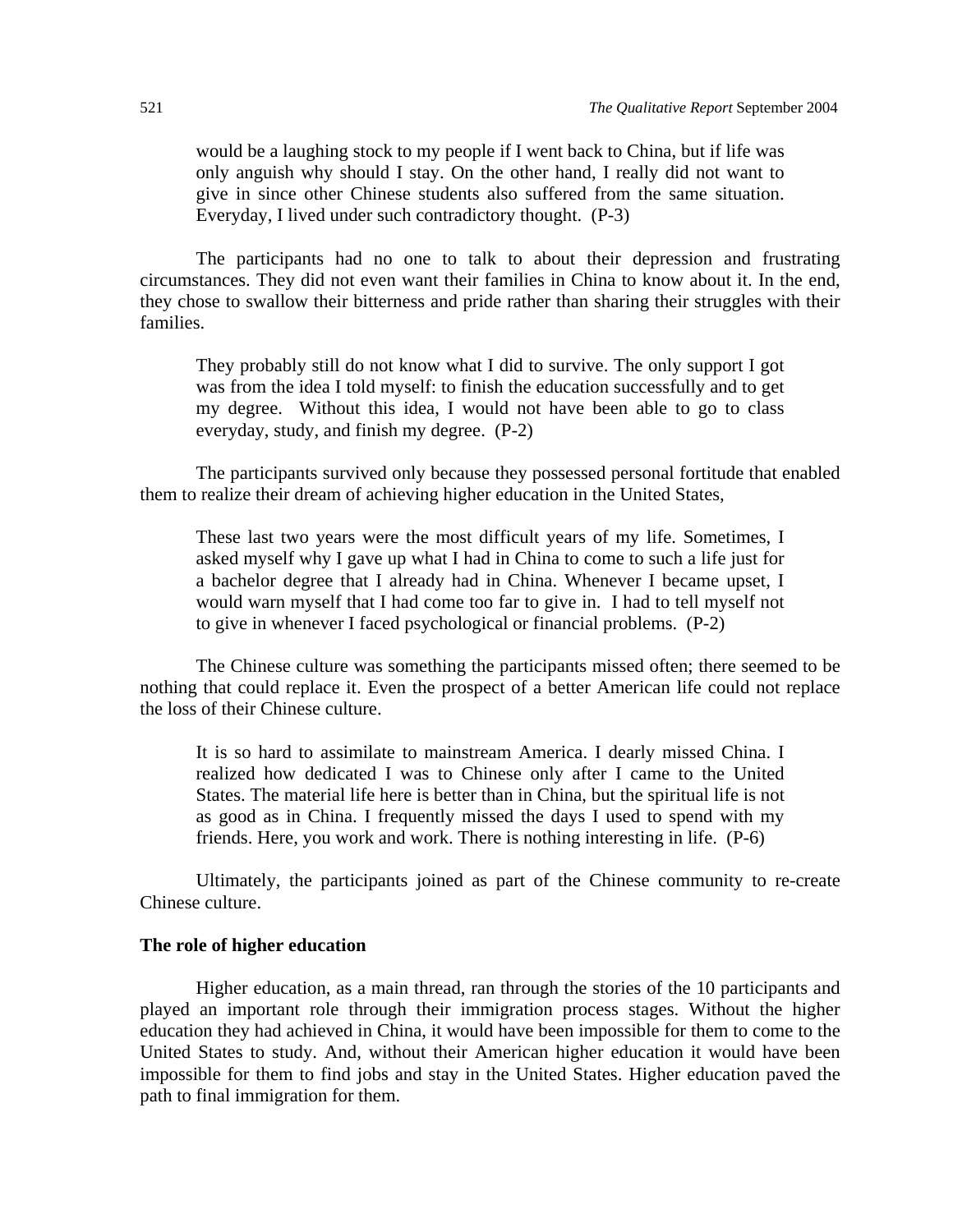Each of the 10 participants had at least one higher education degree before coming to the United States. This was the first condition for them to be accepted into United States schools since Chinese were only allowed to leave their country to pursue graduate degrees. Among all of them, seven participants had bachelor's degrees, one had a master's degree, and two had doctoral degrees. They were excellent students with excellent undergraduate transcripts to qualify them for admittance to American universities.

Higher education not only prepared the participants academically for their acceptance by a higher education institution in the United States, but it also provided a route for the participants to the Untied States by granting them a visa. Without the higher education they received in China they would not have been accepted by American institutions and granted visas by the INS. Since the INS only allows certain Chinese students to come to the United States to study, the competition assured that only excellent students were granted visas. These students had excelled from the time they were in high school and fought hard to be the top students at their universities.

Education became the tool and vehicle for the participants to successfully reach the United States when they decided to pursue further higher education in the United States. First, the participants had to meet academic admission requirements set by American institutions and additional requirements for all foreign students. Secondly, the participants, who were admitted by American institutions, had to pass the INS interview to finally obtain a visa to enter the United States.

The openness and flexibility of the U.S. higher education institutions proved to be a great advantage to the students. To stay in the United States, the participants had to find jobs. They quickly realized their degrees had to fit the job market if they wanted to find employment. The openness of higher education in the U.S. allowed the participants to change majors or degrees that would fit the job market. Those, who had degrees in English and Chinese, for example, would have difficulty finding jobs if they stayed with their specialties. They had to enroll in programs that would later guarantee them jobs. Switching to a different field was common among the students. Seven participants switched to a major other than their first degrees. After receiving their second degree, three participants changed their major for a second time and pursued a third major to ensure they would find jobs. Only one student completed his graduate studies in the same major as his undergraduate degree (computer science.)

 Higher education helped them adjust to a position that would prepare them for the job market. When one participant ran out of time on his visa and legal status in the United States, his wife enrolled in a graduate program to legally keep him in the United States. He was able to find a job during the time his wife was a student. Another participant managed to stay in the United States by enrolling in a graduate program when her Chinese based company withdrew from the United States and returned to China.

### **Conclusion**

 This study investigated the immigration process of 10 students and scholars from mainland China. It found factors that influenced the immigration process of the participants. The study also suggested how higher education was used as a tool in the immigration process.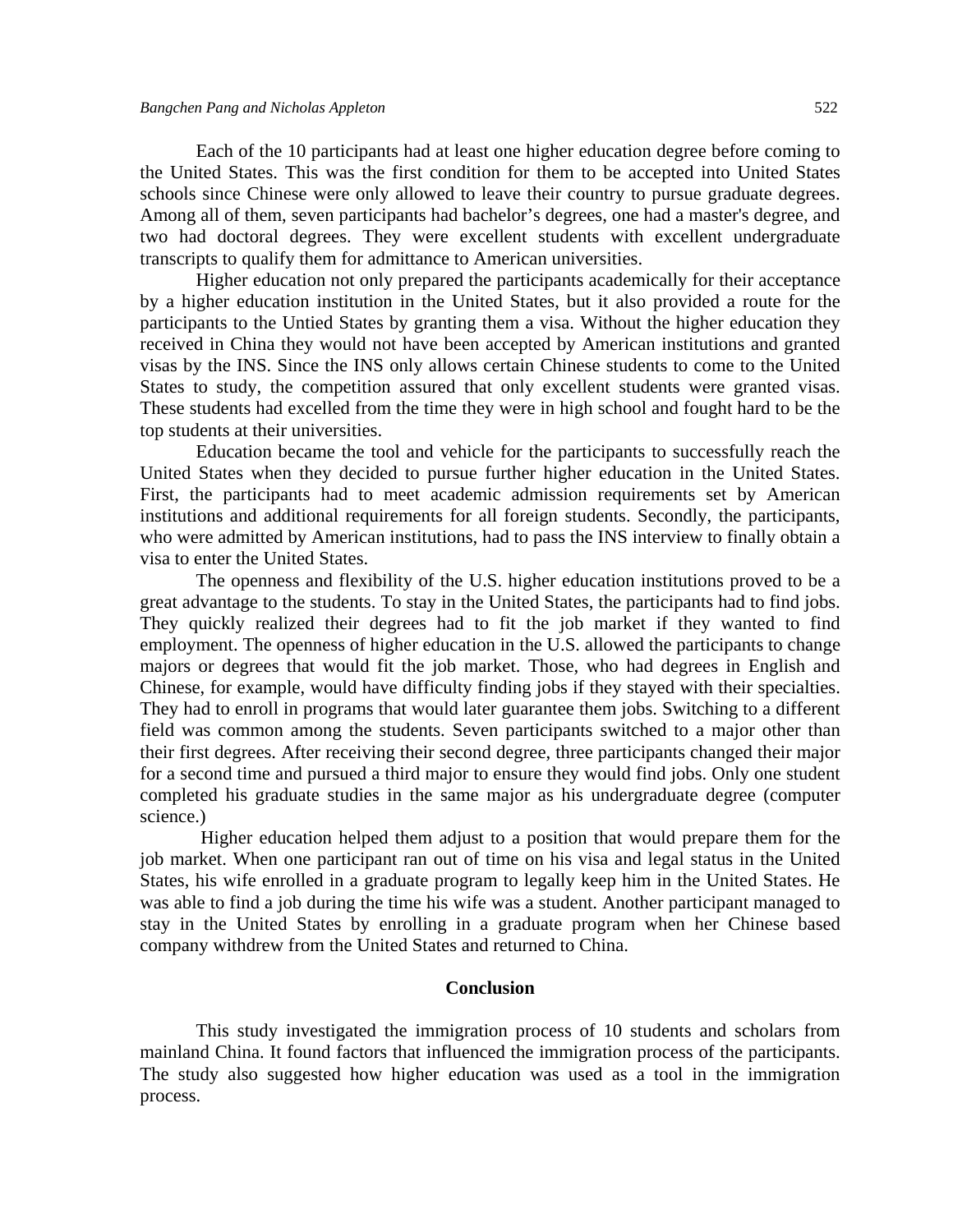Consistent with earlier findings, the participants in this study were highly qualified students and scholars from the top educational institutions in China (Orleans, 1988). Factors influencing their decisions to immigrate to the United States, lack of professional opportunities, recurrent intrusion of the state into individuals' lives, the residual mistrust of intellectuals, and related political instability, were similar to the finds of Orleans (1988). For most of the participants the immigration process was long, difficult, and stressful. The initial challenge began in China while they were seeking an opportunity to advance themselves academically and professionally. The next hurdle was obtaining a visa to come to the United States. For some, this process was difficult and humiliating. Once in the United States, the participants faced many difficulties and hardships, including financial, emotional, social, and academic. At times, they felt lonely and isolated. They spent long hours studying and working. However, in spite of the hardships, they proved to be disciplined, persistent and resilient.

An unanticipated finding of the study was the degree to which the participants were willing to change their majors in order to be competitive in the job market. It was not surprising that a Chinese student would select a graduate program in a field different from his or her first degree in China, but it was a surprise that the participants would change their degree again after they had earned a new degree in the United States. This is especially so since life was quite difficult in the United States for most of the students. At times, these changes required that a participant start over with undergraduate level courses before he or she could continue with graduate level work in the newly selected field.

The research for this paper was conducted in 2000. There have been significant changes on the political landscape since the participants of this study immigrated to the United States. The terrorist attack in the United States on September 11, 2001 has had an affect on the way national security is viewed in the United States. Travel in and out the United States has become more carefully regulated. This in turn has had an affect on immigration. Similarly, the SARS out break in 2003 has created a greater awareness of the potential for internationally transmitted disease, particularly from China. It is unclear exactly how these events have affected the opportunity of students and scholars to take advantage of higher education in the United States. Anecdotal data collected by Pang during an eight month stay in China in 2002 and a six month stay in 2003 suggest that students and scholars in China have not changed their desire to come to the United States to study. However, tightened security policies and procedures have extended the time it takes to secure a visa. Some students have missed school for several months or are no longer able to travel to the U.S. There is little evidence to suggest that the circumstances for Chinese students, who have entered the U.S. with a valid visa are having a more difficult time than the participants involved in this study. These questions, however, are worthy of further investigation. How have these events influenced the immigration process of Chinese students and scholars to the United States? For example, a study to better understand the process and experience of obtaining a valid student visa would be interesting.

This study chose to consider both scholars and students in the same sample. In retrospect, it may have been advantageous to separate the two populations. Similarly, the subjects consisted of individuals, who had received their first degrees prior to the Great Cultural Revolution and younger individuals, who completed their academic work in China during and after a period of liberalization. It would be interesting to learn if younger scholars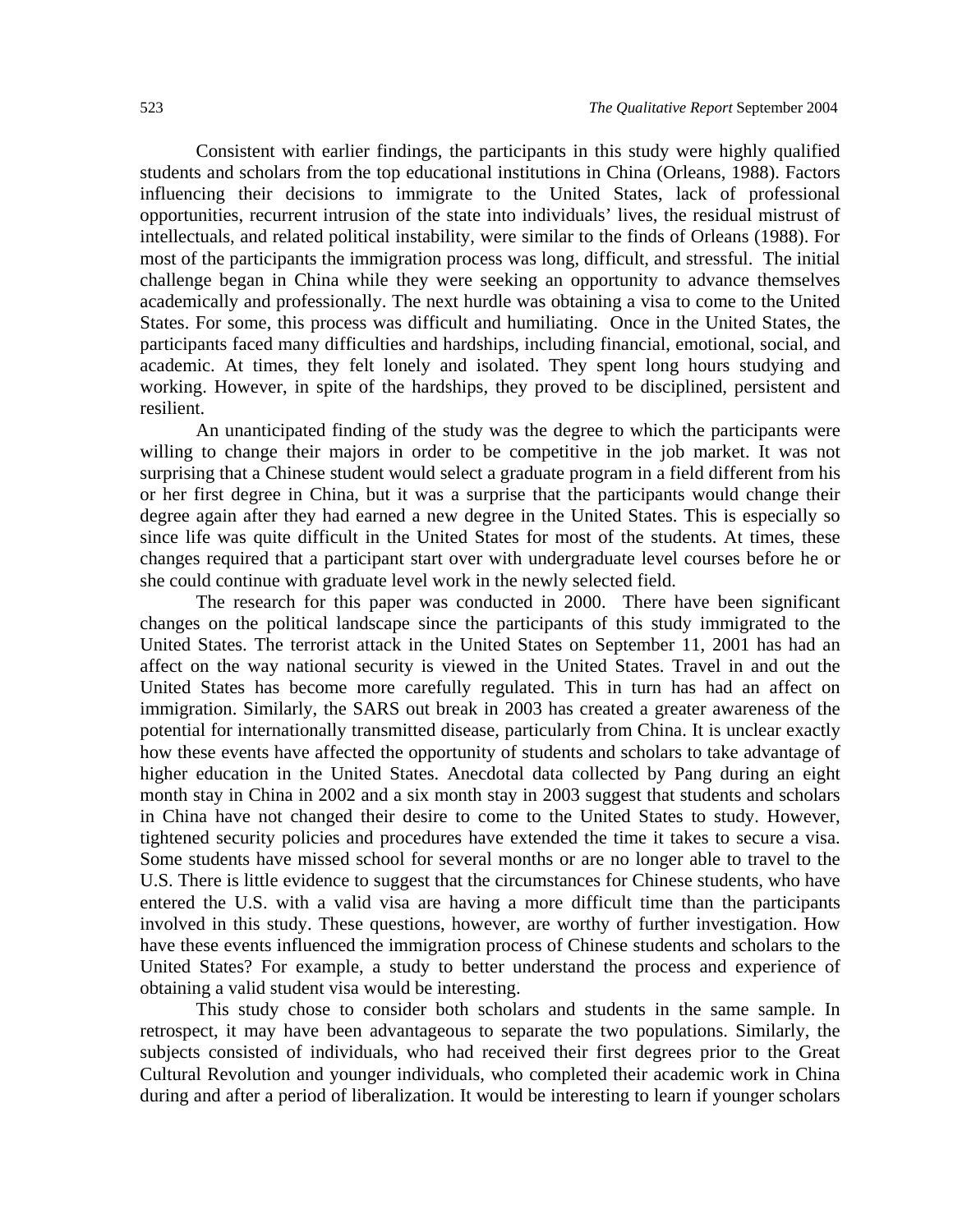and students perceive current opportunities in China differently than the participants of this study. For example, is there a greater desire of students and scholars who study abroad to return to China to take advantage of a growing economic opportunities?

The findings of this study might be seen as a first step in understanding the role of higher education in new immigration patterns to the United States. This study included a relative small sample confined to one geographic area of the United States. A logical continuation of this study would be to broaden the sample to include Chinese, who settled in other geographic areas of the United States and who attended other institutions of higher education. It would also be interesting to broaden the sample to see what role institutions of high education play in the immigration of students and scholars from other countries. Such a study might include students and scholars from countries that rely heavily on American higher education institutions but that have a political economy different from that of China, for example India. Other studies might include participants, who chose not to immigrate and return to their home countries after completing their higher education. Finally, while it is clear that higher education institutions in the United States are having a profound impact on foreign students; it would be interesting to learn what impact foreign students are having on higher education in the United States. To what extent do research universities depend on foreign students for a student pool and for research assistants? For programs that are highly dependent on foreign students, have recruitment, admission, and retention policies been affected? Has the presence of foreign students affected the cultural climate of some academic disciplines?

#### **References**

Aaron, D. (1990). American studies and the Chinese state. *China Exchange News, 18*(3), 4-7.

- Attinasi, L. C., Jr. (1986). *Getting in: Chicano students' perceptions of their college going behaviors with implications for their freshman-year persistence.* Tempe: Arizona State University.
- Bastid, M. (1984). Chinese educational policies in the 1980s and economic development. *China Quarterly, 98*, 189-219.
- Dow, T. I. (1975). The impact of Chinese students returned from America with emphasis on the Chinese revolution, 1911-1949. *Asian Profile, 3,* 135-164.
- Eisner, E. (1991). *The enlightened eye: Qualitative inquiry and the enhancement of educational practice.* New York: Macmillan.
- Fenn, W. P. (1976). *Christian higher education in changing China, 1880-1950.* Grand Rapids, MI: Eerdmans Publishing Company.
- Glaser, B. (1978). *Theoretical sensitivity: Advances in the methodology of grounded theory.*  Mill Valley, CA: The Sociology Press.
- Glaser, B., & Strauss, A. (1967*). The discover of grounded theory: Strategies for qualitative research.* Chicago: Aldine.
- Hayhoe, R. (1984). *Contemporary Chinese education*. London: Croom Helm.
- IEE (International Educational Exchange) (1990/91). *Open doors*. Reports on international educational exchange. Washington, DC: Government Printing Office.
- Levinson, D. J. (1978). *The seasons of a man's life*. New York: Knopf.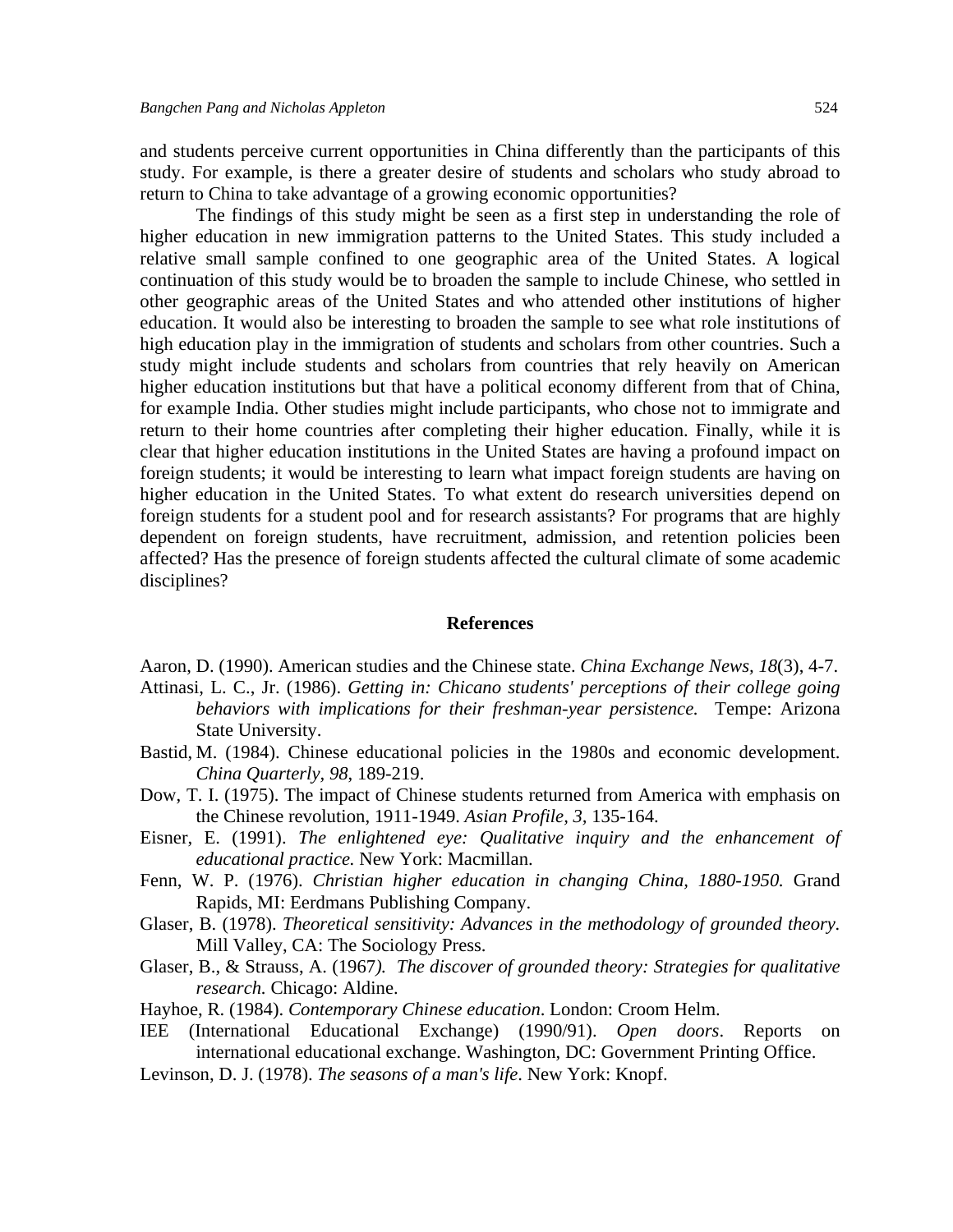- Orleans, L. A. (1988*). Chinese students in America: Policies, issues, and numbers*  Washington, DC: National Academy Press.
- Orleans, L. A. (1989a, September 9-10). Chinese in America: The numbers game. *China Exchange News, 17*(3) 9-10.
- Orleans, L. A. (1989b). The effect of China's business fever on higher education at home and on China students in the US. *China Exchange News, 17*(l), 8-14.
- Peake, C. H. (1970). Nationalism and education in Modern China. New York: H. Ferlig.
- Reed, L. A. (1985). *Education in the People's Republic of China and U.S.-China educational exchanges.* Washington DC: NAFSA.
- Stake, R. E. (1994). Case studies. In N. K. Denzin &Y. S. Lincoln (Eds.), *Handbook of qualitative research* (pp. 236-247). Thousand Oaks, CA: Sage.
- Whyle, W. F. (1960). Interviewing in field research. In R. N. Adams & J. J. Preiss (Ed.), *Human Organization Research*. Homewood, IL: Dorsey Press.
- Yin, R. K. (1994). *Case study research*. Thousand Oaks, CA: Sage Publications.

## **Appendix A**

#### **The Participants**

P1: Female. Came to the United States in 1989 when she was approximately 30 years old. At the time, she was married with a child, had a bachelor degree in English, and was teaching English in middle school. Earlier, she had stayed in the United States for one year as an exchanging teacher. She came to the United States as a student, enrolled in a master of education program in Secondary Education, and became a teacher teaching ESL in the high school.

P2: Female. Came to the United States in 1991 when she was in her mid 20's. At the time, she was unmarried, had bachelor degree in English, and worked for a company as an interpreter. She came to the United States as a student and enrolled in a master's program in business. Later, she changed to the undergraduate program, achieved her bachelor's degree in accounting, and found a job in an accounting company and married.

P3: Male. Came to the United States in 1989 when he was in his mid 40's. At the time, he was divorced with a child, who lived with his ex-wife. He had an undergraduate degree in music, worked for an American company in China, and had visited the United States for a short time. He came to the United States as a student, taking master's degree in music. Before completing the music degree, he changed major to the MBA program, graduated with a dual degree of master's in business and computer science, got a job in a computer company, and then remarried.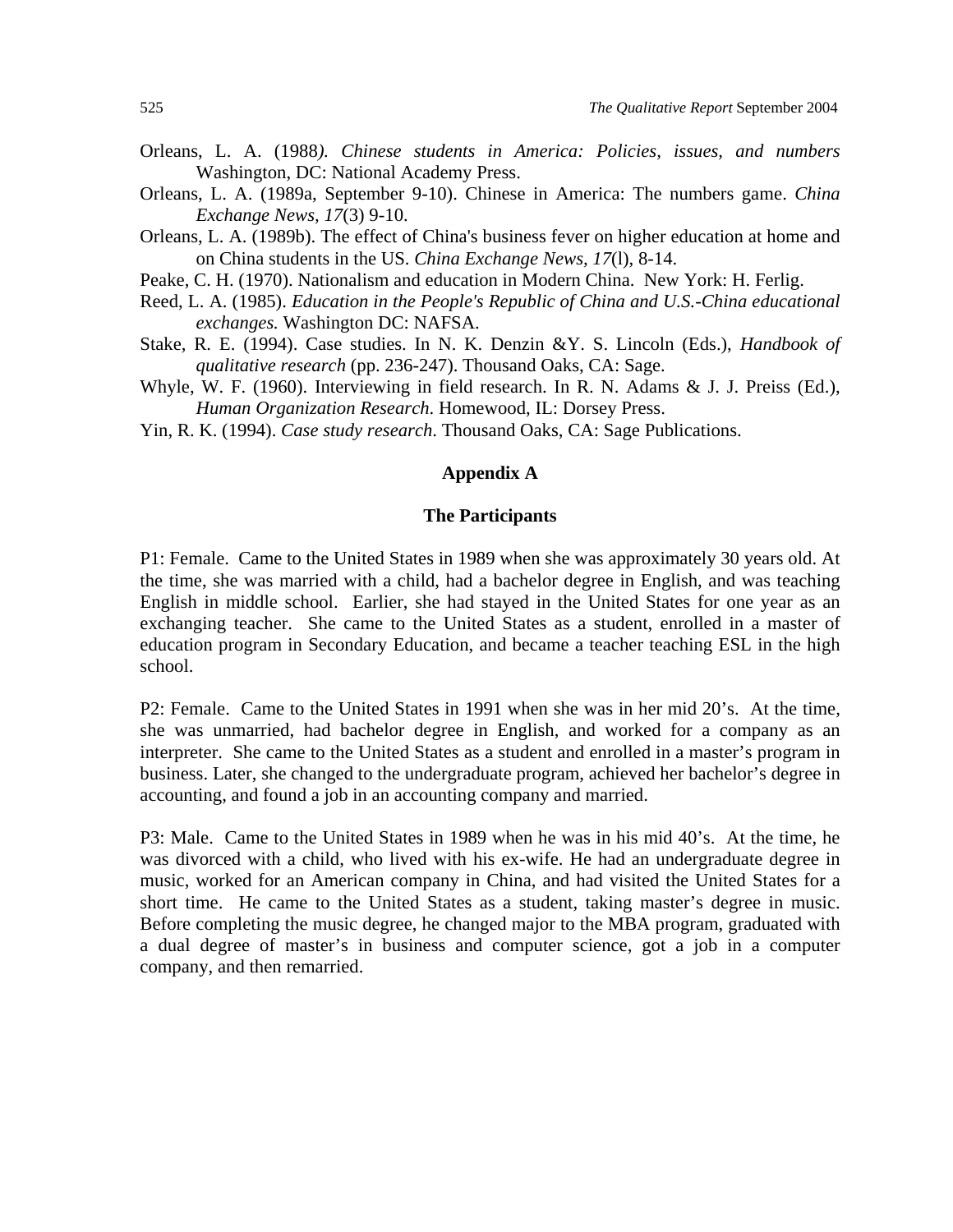P4: Male. Came to the United States in 1986 when he was in his mid 40's. At the time, he was married with children. He had a doctoral degree in chemistry from China and worked in a research institution. He came to the United States as a visiting scholar in a post-doctoral program. He had several patents and joined a company as one of the owners and a shareholder.

P5: Male. Came to the United States in 1983 when he was in his mid 40's. At the time, he was married with two children. He had an undergraduate degree in physics and taught in the university. Came as a visiting scholar and then enrolled in a doctoral degree in physics. After receiving his Ph.D. in physics he was unable to get a job in the United States because of his immigration status. In order to stay in the U.S., he enrolled in a master's degree program in computer science. Upon graduation, he found a job in a computer company with his master's degree.

P6: Female. Came to the United States in 1994. At the time, she was in her mid 20's and came to join her husband, who was already reenrolled in a gradate program. She had a bachelor's degree in Chinese/English and has worked for an American company in China. She came as a student enrolled in master's program in accounting. After graduating, she found a job working for a company maintaining accounting data software.

P7: Male. Came to the United States in 1995 when he was in his early 30's. At the time, he was married with two children. He had a bachelor's degree in physics from China and a Ph.D. in physics from a university in Sweden. He came to the United States as a visiting scholar in a post-doctoral program. Later, he enrolled in master's program in computer information system. After graduation, he found a job with that master's degree.

P8: Male. Came to the United States in 1990 when he was in his late 20's. At the time, he was married with a child. He had a bachelor's degree in mathematics, and a master's in math and computer science. He came to the United States as a student and enrolled in master's program in computer science. After, he found a job in computer science.

P9: Female. Came to the United States in 1991 when she was in her mid 20's. She was married and without children. She had a bachelor's degree in biology and had been working with her husband for their own computer company. She came to the United States as a student in a master's program in industrial management. After graduating, she found a job working in a company maintaining data program.

P10: Female. Came to the United States in 1992 when she was in her mid 20's. At the time, she was married but without children. She had a bachelor's degree in civil engineering and worked for an investment company. She was sent to the United States as an employee working of the company to help establish a branch of in the United States. After the company failed to meet its business goals in the United States, she changed her status to that of a student and enrolled in a MBA program. After, she graduated she found a job and stayed.